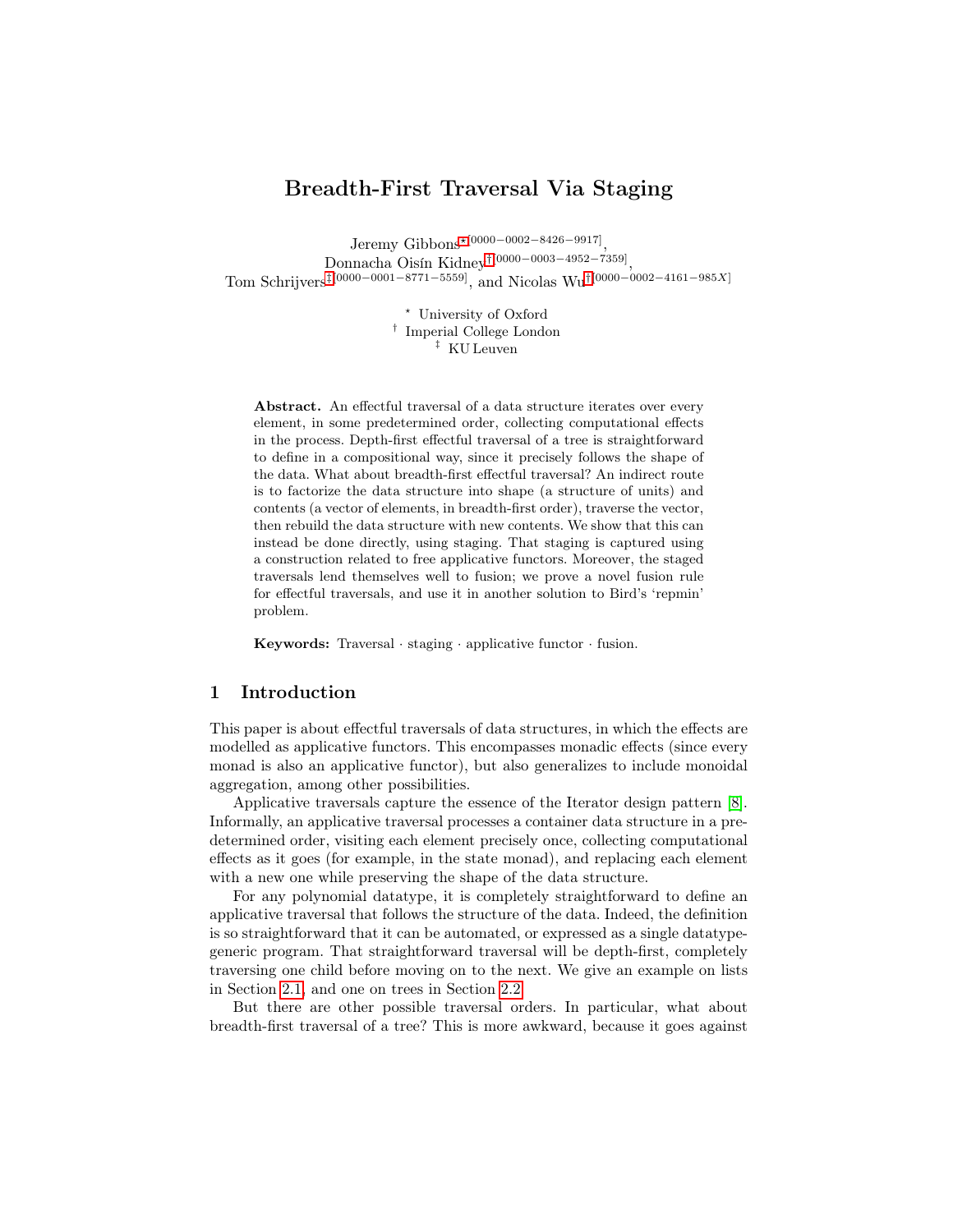the grain of the tree, so to speak. One approach is to factorize the tree into shape (a tree of unit values) and contents (by breadth-first enumeration to a sequence of elements). One can then traverse the contents in isolation from the shape, then reassemble the unchanged shape and new contents into a new tree.

Executing breadth-first traversal in multiple passes in this way is a bit clumsy and inefficient. Can we do the same thing in a single pass? We can! The key idea is to construct a multi-stage computation, with one phase per level of the tree. This multi-stage computation can be assembled in a single pass over the tree; then the phases of this computation are run one after the other. Although breadthfirst traversal itself is not compositional (one cannot construct the breadthfirst traversal of a tree from the traversals of its children), the multi-staged computation is compositional, because it is conveniently broken up into layers.

We present a novel approach to staging in terms of applicative functors. In particular, we use a data representation due recently to Kidney and Wu [\[11\]](#page-22-0), isomorphic to the free applicative functor on a given base functor but using a different applicative instance than that of the free applicative. Informally, we need to 'zip' together phases rather than concatenating them in order to combine computations.

We show that this approach also provides alternative solutions to other problems involving transforming multiple passes into one, such as Bird's 'repmin' problem [\[2\]](#page-21-1) and some other problems using circular definitions, but avoiding the need for laziness, such as breadth-first relabelling of a tree [\[10\]](#page-22-1).

The remainder of the paper is structured as follows. Section [2](#page-2-0) relates background material on applicative functors and applicative traversal. Section [3](#page-5-1) presents the indirect breadth-first approach via factorization into shape and contents. Section [4](#page-8-0) introduces two-phase computation, using the Day convolution of two functors, and discusses how to fuse traversals at multiple phases into a single multi-stage traversal. Section [5](#page-15-0) generalizes this to arbitrarily many phases, by iterating Day convolution. Section [6](#page-19-0) returns to breadth-first traversal and breadth-first relabelling, but now expressed compositionally in multi-staged terms and without needing laziness. Section [7](#page-20-0) concludes. The key result about fusion of traversals used in Section [4](#page-8-0) is proved in Appendix [A.](#page-22-2)

We use Haskell as a vehicle of expression, but almost always read it in terms of sets and total functions rather than CPOs with strictness considerations. (The only divergence from that position is in discussing Bird's essentially lazy repmin solution, but our solution avoids this essential laziness.) The code in the paper is slightly simplified for presentation purposes, but the full details are available online [\[7\]](#page-21-2). We follow Haskell in using lowercase letters for polymorphic type parameters; but as a presentation convention, in prose though not in code, we use uppercase letters when discussing specific types. For example, map has the polymorphic type  $(a \to b) \to [a] \to [b]$  (the type parameters a, b are implicitly universally quantified), but if applied to a specific function  $f : A \rightarrow B$  then we say that map f has type  $[A] \rightarrow [B]$ .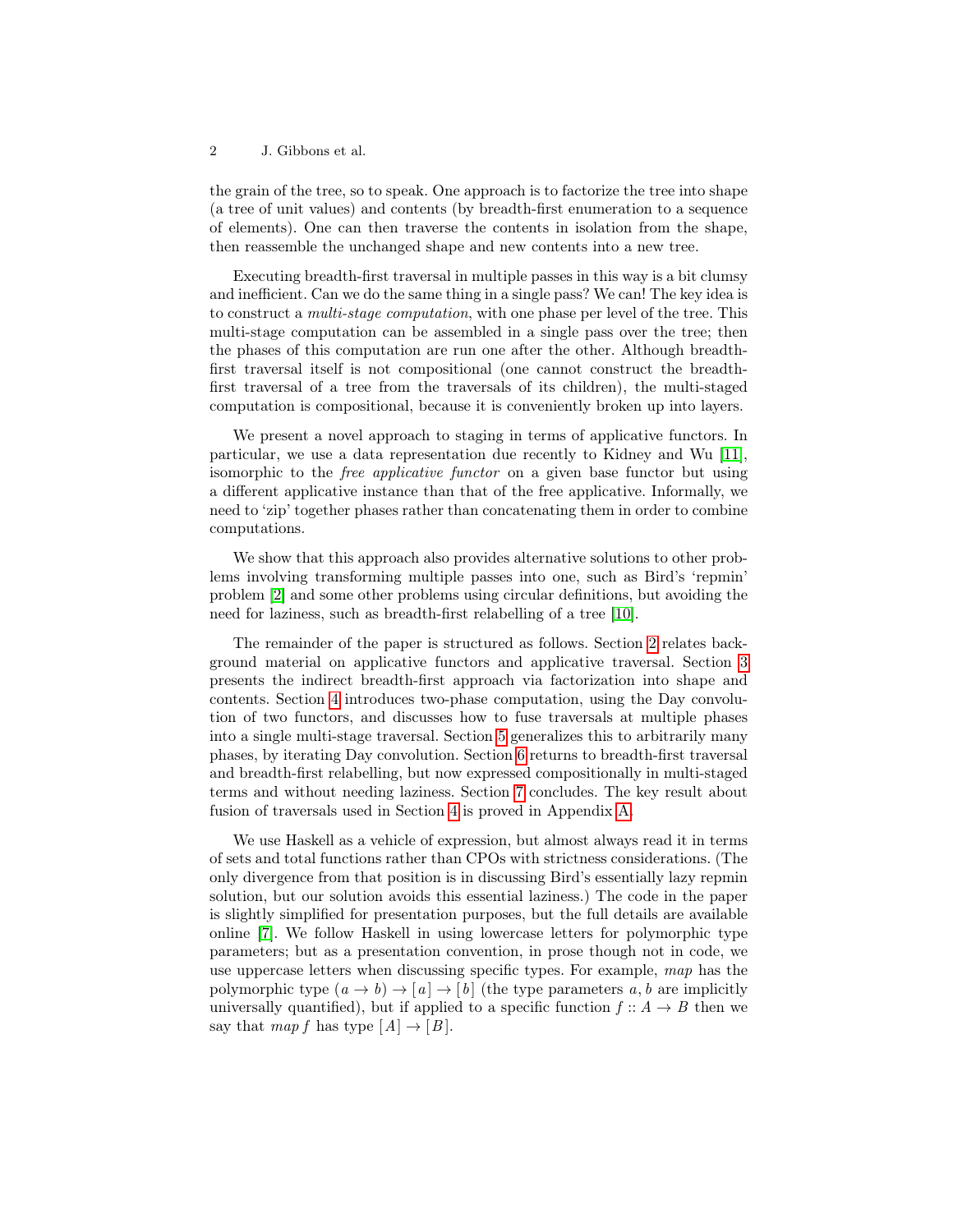### <span id="page-2-0"></span>2 Applicative functors

We focus on effects modelled as *applicative functors*, a slightly more general perspective than the more familiar monads. But we use the simpler categoricallyinspired presentation rather than the more program-oriented one in the Haskell libraries:

class Functor  $f \Rightarrow Application$ unit ::  $f()$  $(\otimes)$  :: f  $a \rightarrow f b \rightarrow f (a, b)$ 

Thus, there is a distinguished collection unit of unit values, and one can combine two collections into a collection of pairs. Categorically, an applicative functor is "strong lax-monoidal functor". Strength comes for free in a higher-order language like Haskell; and lax monoidality amounts to left- and right-unit and associativity properties:

fmap unitl  $(unit \otimes ys)$  = ys fmap unitr  $(xs \otimes unit)$  = xs fmap assoc  $(xs \otimes (ys \otimes zs)) = (xs \otimes ys) \otimes zs$ 

that hold not on the nose, but only up to some conversions; we write

| unitl :: $((\cdot, a) \rightarrow a)$        | $unit^{-1} :: a \rightarrow ((), a)$                |
|----------------------------------------------|-----------------------------------------------------|
| unitr:: $(a, ()$ $\rightarrow a$             | $unitr^{-1} :: a \rightarrow (a, ())$               |
| $assoc: (a, (b, c)) \rightarrow ((a, b), c)$ | $assoc^{-1} :: ((a, b), c) \rightarrow (a, (b, c))$ |

for the obvious isomorphisms witnessing the (so-called 'strong') monoidal structure of the product.

While we are on the subject of isomorphisms for pairs, we will also make use of two involutions involving commutativity:

```
twist :: (a, b) \rightarrow (b, a)exch\{f: ((a, b), (c, d)) \rightarrow ((a, c), (b, d))\}
```
Our categorical and the usual Haskell presentations of applicative functors are equivalent, and the interfaces interdefinable. In particular, we will still find the Haskell interface convenient for programming, and it can be implemented as follows:

```
pure :: Applicative f \Rightarrow a \rightarrow f a
pure x = \text{fmap}(\text{const }x) unit
(\ll\gg):: Applicative f \Rightarrow f(a \to b) \to f(a \to f b) -- left-associative
fs \ll\gg xs = \text{fmap}(\lambda(f, x) \rightarrow f x) \text{ (fs } \otimes xs)(∗>) :: Applicative f \Rightarrow f a → f b → f b -- left-associative
xs \gg ys = \text{fmap} \text{ and } (xs \otimes ys)
```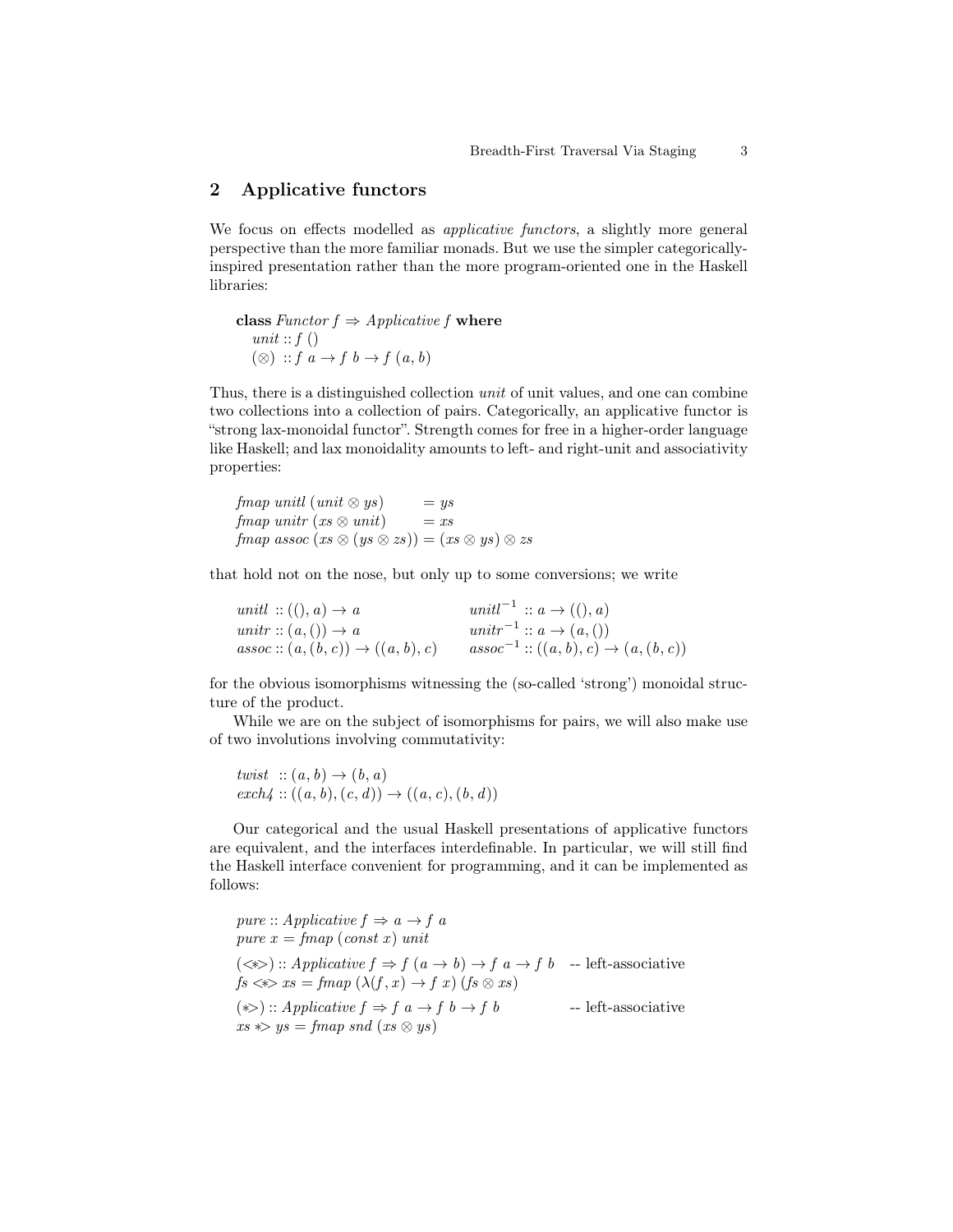This situation is analogous to the distinction between the presentation of monads in terms of bind  $(\gg=)$ , which is more convenient for programming, and in terms of multiplication join, which is more categorically perspicuous.

Every monad is an applicative functor, with the following implementation:

instance Monad  $m \Rightarrow Application$  m where unit  $= return ()$  $xs \otimes ys = do {x \leftarrow xs; y \leftarrow ys; return (x, y)}$ 

—that is, (⊗) can be seen as a form of sequencing. An illuminating applicative functor instance that does not arise from a monad is that of colists  $[$  $]$ <sup> $\omega$ </sup>—that is, finite and infinite lists together—under zipping:

instance  $Applicative \, ||^{\omega}$  where  $unit = repeat()$  $(\otimes) = zip$ 

Another is the constant applicative functor Const A for monoid A:

```
data Const a b = Const \{ getConst :: a \}instance Monoid a \Rightarrow Application(Const\ a) where
  unit = Const mempty
  x \otimes y = Const (mappend (getConst x) (getConst y))
```
### <span id="page-3-0"></span>2.1 Applicative traversal

Applicative traversal is "the essence of the Iterator design pattern" [\[8\]](#page-21-0), capturing computations that iterate over a data structure, in a predetermined order, processing each element in turn and collecting effects as they go:

class Functor  $t \Rightarrow$  Traversable t where traverse :: Applicative  $f \Rightarrow (a \rightarrow f b) \rightarrow t a \rightarrow f (t b)$ 

For example, left-to-right traversal of (finite) lists just follows the shape of the list datatype:

instance Traversable [] where traverse  $f \mid \cdot \cdot \cdot \cdot \mid$ traverse f  $(x : xs) = pure$   $(:) \ll s$  f  $x \ll s$  traverse f xs

Well-behaved traversals are those satisfying three axioms of *naturality*, *lin*earity, and unitarity [\[9\]](#page-21-3). These essentially say that traverse is 'natural' in the applicative functor, and respects the compositional structure of applicative functors (the identity functor is applicative, and composition of applicative functors is again applicative). This implies, among other consequences, that a well-behaved traversal preserves the shape of the data structure it traverses, and visits every element precisely once.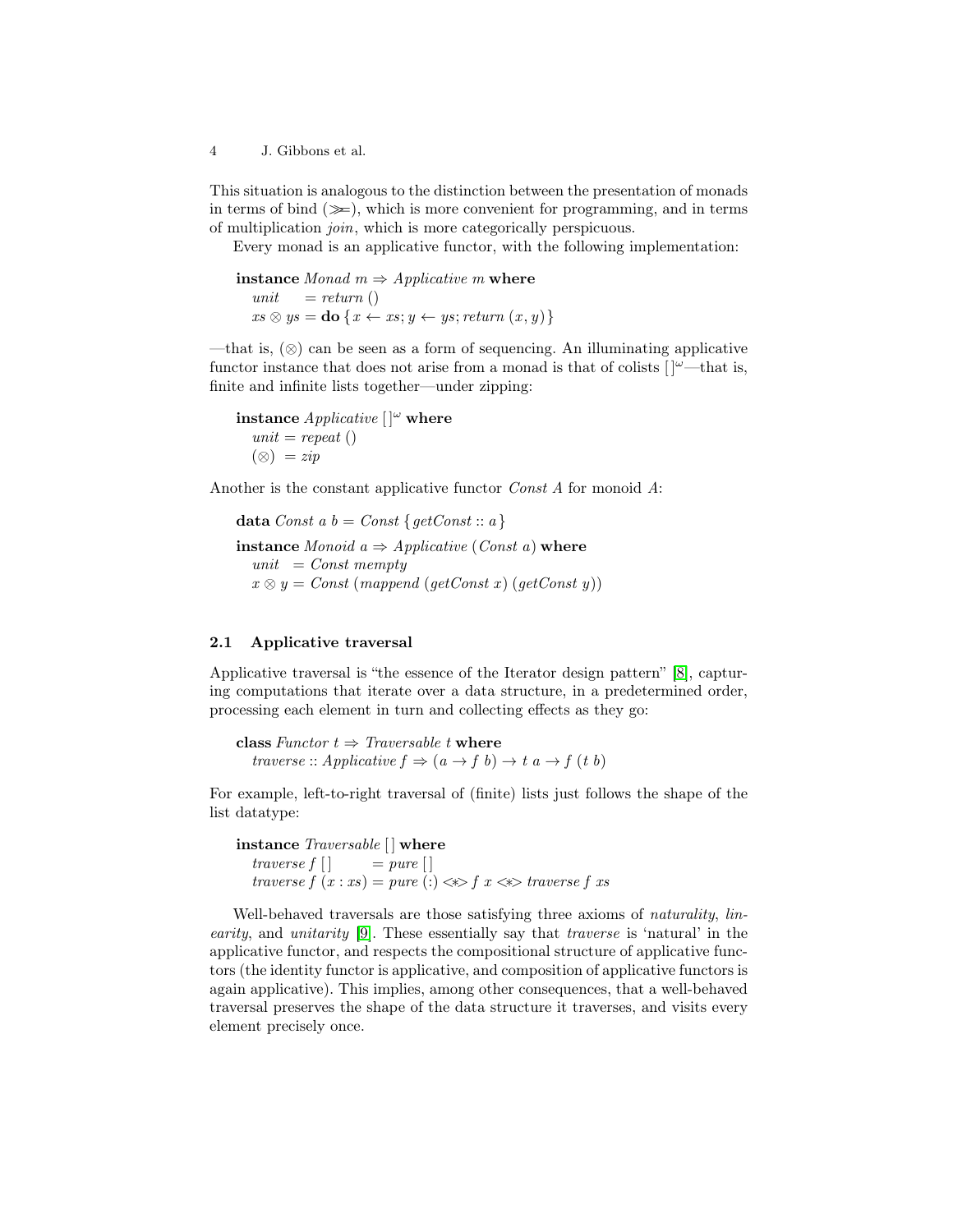Formally, an *applicative morphism*  $\phi: F \to G$  between applicative functors F and G is a polymorphic function  $\phi$ :: $\forall a \cdot F \ a \rightarrow G \ a$  that respects the applicative structure. To be explicit, we write  $(\otimes_F)$ , unit<sub>F</sub> for the applicative operations for applicative functor F. Then for  $\phi$  to be an applicative morphism, it must satisfy:

$$
\begin{array}{ll}\n\phi \text{ unit}_F &= \text{unit}_G\\ \n\phi \text{ (xs } \otimes_F \text{ ys)} = \phi \text{ xs } \otimes_G \phi \text{ ys}\n\end{array}
$$

for  $xs :: F A$  and  $ys :: F B$ . Then the *naturality* axiom of a well-behaved traversal states that it respects applicative morphisms: for  $f :: A \rightarrow F B$  and applicative morphism  $\phi: F \to G$ ,

```
traverse (\phi \circ f) = \phi \circ \text{traverse } f
```
Applicative functors are closed under functor composition: the identity functor  $I$  is applicative, and if  $F$  and  $G$  are applicative then so is their composition  $F \circ G$ . The other two conditions on well-behaved traversals are that they should respect this compositional structure. To be explicit again, we subscript generic functions with the applicative functor. The *unitarity* axiom states that traversal with the identity function  $id: A \rightarrow I A$  is itself the identity:

 $traverser$   $id = id$ 

Together with the free theorem of the type of traverse, we get more generally that traversal in the identity applicative functor—that is, traversal with a pure function  $f : A \to I$  B—is just a map:

 $traverser f = \text{fmap } f$ 

The *linearity* axiom states that traversal in the composition of applicative functors is a composition of traversals. That is, given applicative functors  $F$  and  $G$ , and traversal bodies  $f : A \to F B$  and  $g : B \to G C$ , write  $(\lll)$  for the obvious composition:

$$
g \ll f = \text{fmap}_F g \circ f :: A \to F(G C)
$$

Then we have:

traverse $F \circ G$  (g  $\ll \gg f$ ) = traverseg g  $\ll \gg$  traverseg f

Here we have equated I A with A, and  $(F \circ G)$  A with F (G A). This isn't possible in Haskell; we would have to introduce Identity and Compose datatype wrappers, with corresponding injection and projection isomorphisms, and include those isomorphisms in the statements of the properties.

One more important result about traversals, a theorem rather than an axiom: the Representation Theorem for traversals [\[1\]](#page-21-4) states that well-behaved traversals over an arbitrary traversable datatype are fully characterised by the corresponding list-based traversals over their contents, and so results about traversals in general follow from results about traversals over lists in particular. We will cover this theorem when we need it, in Section [4.](#page-8-0)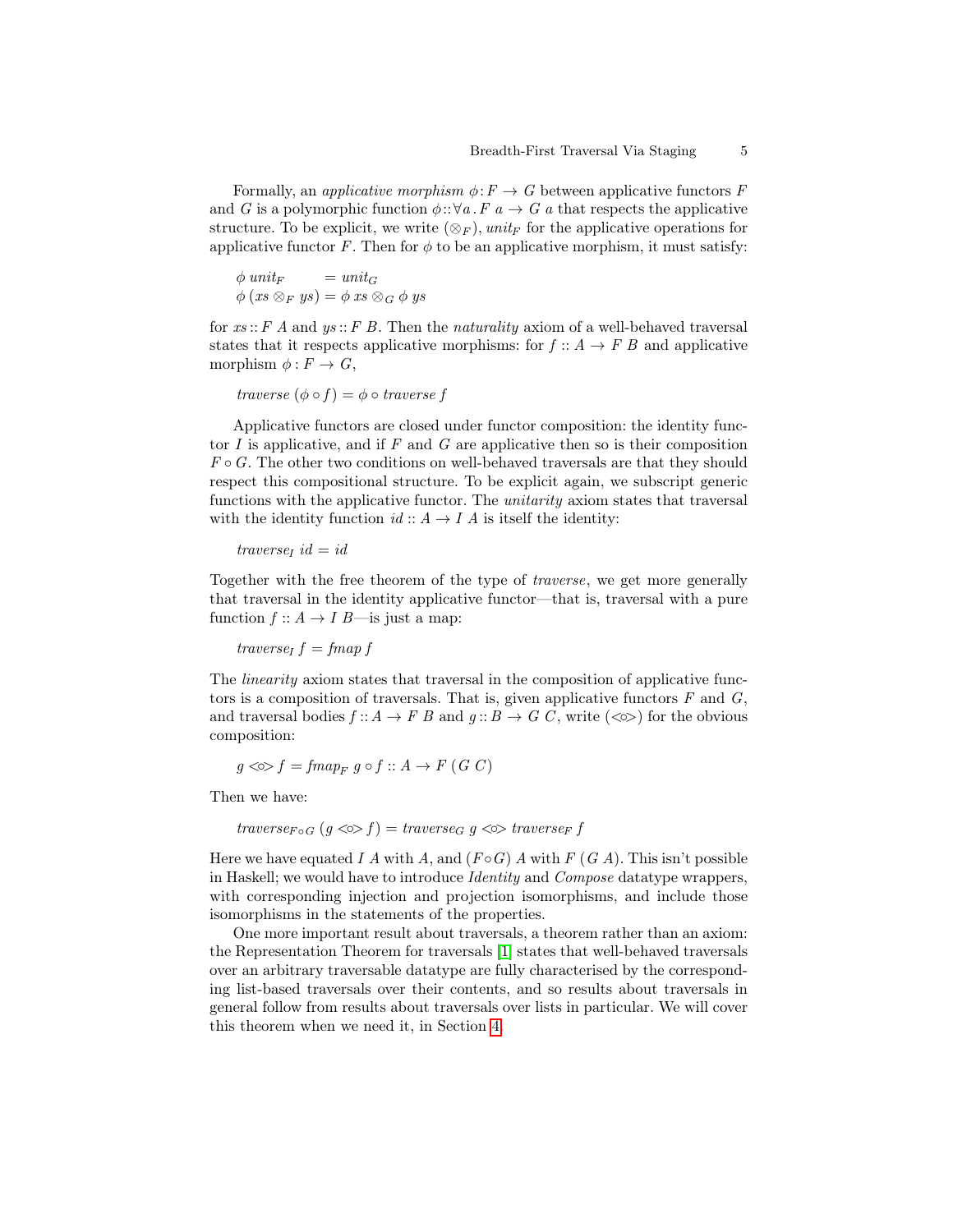### <span id="page-5-0"></span>2.2 Trees

We will use the following datatype of trees throughout the paper:

data Tree  $a = Node a$  (Forest a) type Forest  $a = [Tree a]$ 

For example, here is a tree of integers:



Depth-first traversal of a tree is easily captured as a Traversable instance:

instance Traversable Tree where traverse f (Node x ts) = pure Node  $\ll$  f x  $\ll$  traverse f f ts where traverseF  $f = \text{traverse}$  (traverse f)

This again follows the shape of the Tree datatype, which is mutually recursive with the Forest type. We will encounter several times this pattern of mutual recursion between the function on trees and the corresponding function on forests; here is another example, for computing the depths of a tree and a forest:

```
depth :: Tree a \rightarrow Intdepth (Node x ts) = 1 + depth F tsdepthF :: Forest\ a \rightarrow IntdepthF [ ] = 0depthF ts = maximum (map depth ts)
```
The definition of traversal over trees is actually very similar in principle to the traversal of lists, as defined in Section [2.1.](#page-3-0) In fact, the outermost traverse in the definition of  $traverseF$  is that list instance of traversal. Moreover, each definition can in principle be derived automatically from the corresponding datatype definition.

But what about breadth-first traversal? It is not obvious how to do that structurally, as we have done for lists and for depth-first traversal of trees; in particular, it does not follow directly from the structure of the datatype definition.

# <span id="page-5-1"></span>3 Shape, contents, relabelling

An indirect approach to breadth-first traversal can be made by factoring a tree into its shape and contents [\[5\]](#page-21-5); here we see how.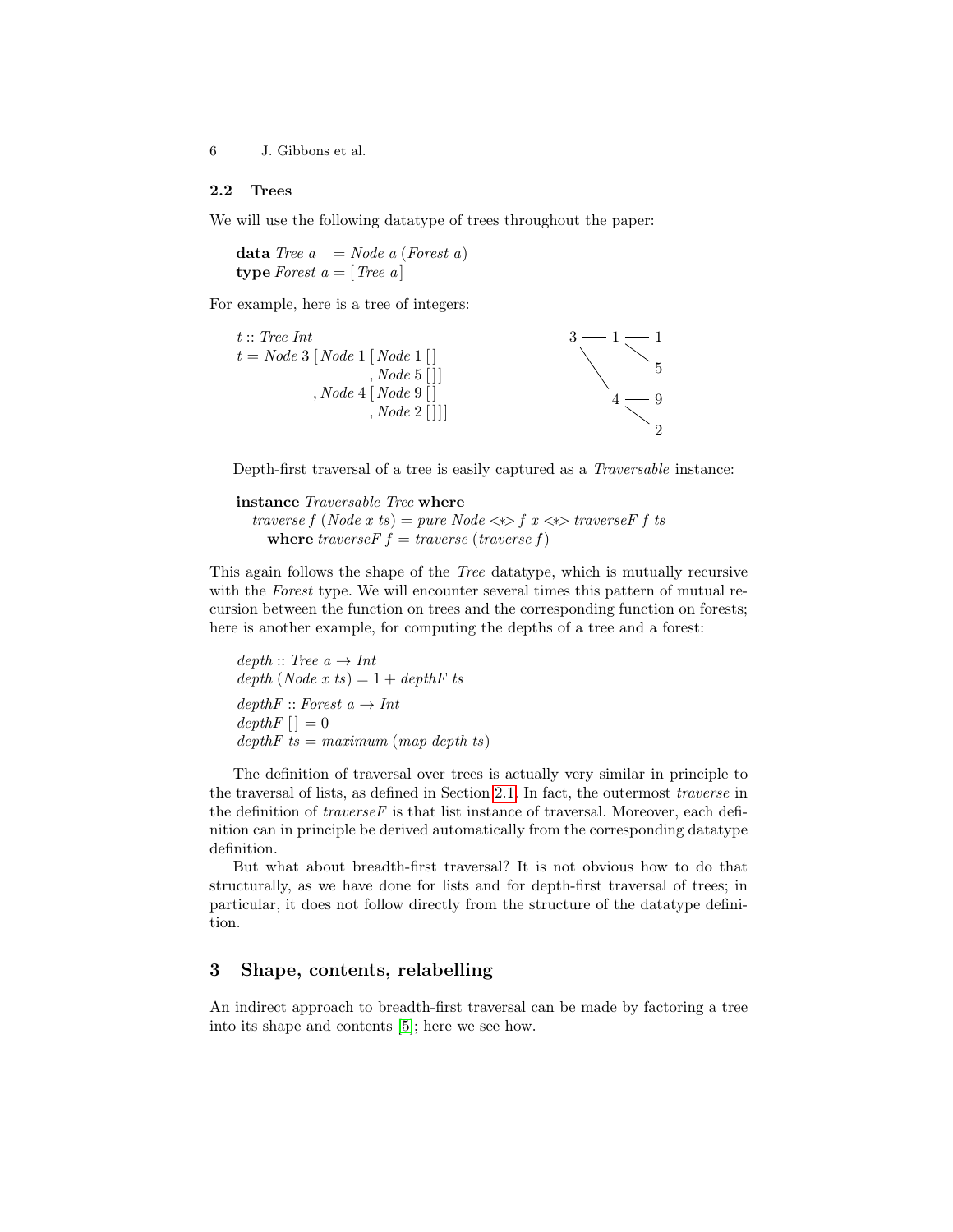Let us first consider breadth-first enumeration, returning just the list of elements in the tree. This is not compositional, because one cannot compute the breadth-first enumeration of a tree from the enumerations of its children. But the related "level-order enumeration", giving a list of lists, one list per level, is compositional:

```
levels :: Tree a \rightarrow [[a]]levels (Node x ts) = [x] : levelsF ts
levelsF :: Forest\ a \rightarrow [[a]]levelsF = foldr (lxw (+)) | \circ map levels
```
Here,  $lzw$  (for "long zip with") is similar to  $zipWith$ , but returns a list as long as its longer argument [\[6\]](#page-21-6):

$$
lzw :: (a \rightarrow a \rightarrow a) \rightarrow [a] \rightarrow [a] \rightarrow [a]
$$
  
\n
$$
lzw f (x : xs) (y : ys) = f x y : lzw f xs ys
$$
  
\n
$$
lzw f []
$$
  
\n
$$
v s = ys
$$
  
\n
$$
lzw f xs []
$$
  
\n
$$
= xs
$$

For example, with  $t$  as in Section [2,](#page-2-0) we have:



Given level-order enumeration, breadth-first enumeration is obtained by concatenation:

$$
bf :: Tree \ a \rightarrow [a]
$$
  

$$
bf = concat \circ levels
$$

so that  $bf \ t=[3,1,4,1,5,9,2].$ 

Now, enumeration is invertible, in the sense that one can reconstruct the tree given its shape (a tree of units) and its level-order enumeration (a list of elements). One way to define the inverse process is to pass the level-order enumeration around the tree, incrementally snipping bits off it. Here is a mutually recursive pair of functions to relabel a tree with a given list of lists, returning also the unused tails from the list of lists:

 $relabel :: (Tree (), [[a]]) \rightarrow (Tree a, [[a]])$ relabel (Node () ts,  $(x : xs) : xss$  = let  $(us, yss)$  = relabelF  $(ts, xss)$ in  $(Node\;x\;us, xs: yss)$  $relabelF :: (Forest (), [[a]]) \rightarrow (Forest (a, [[a]])$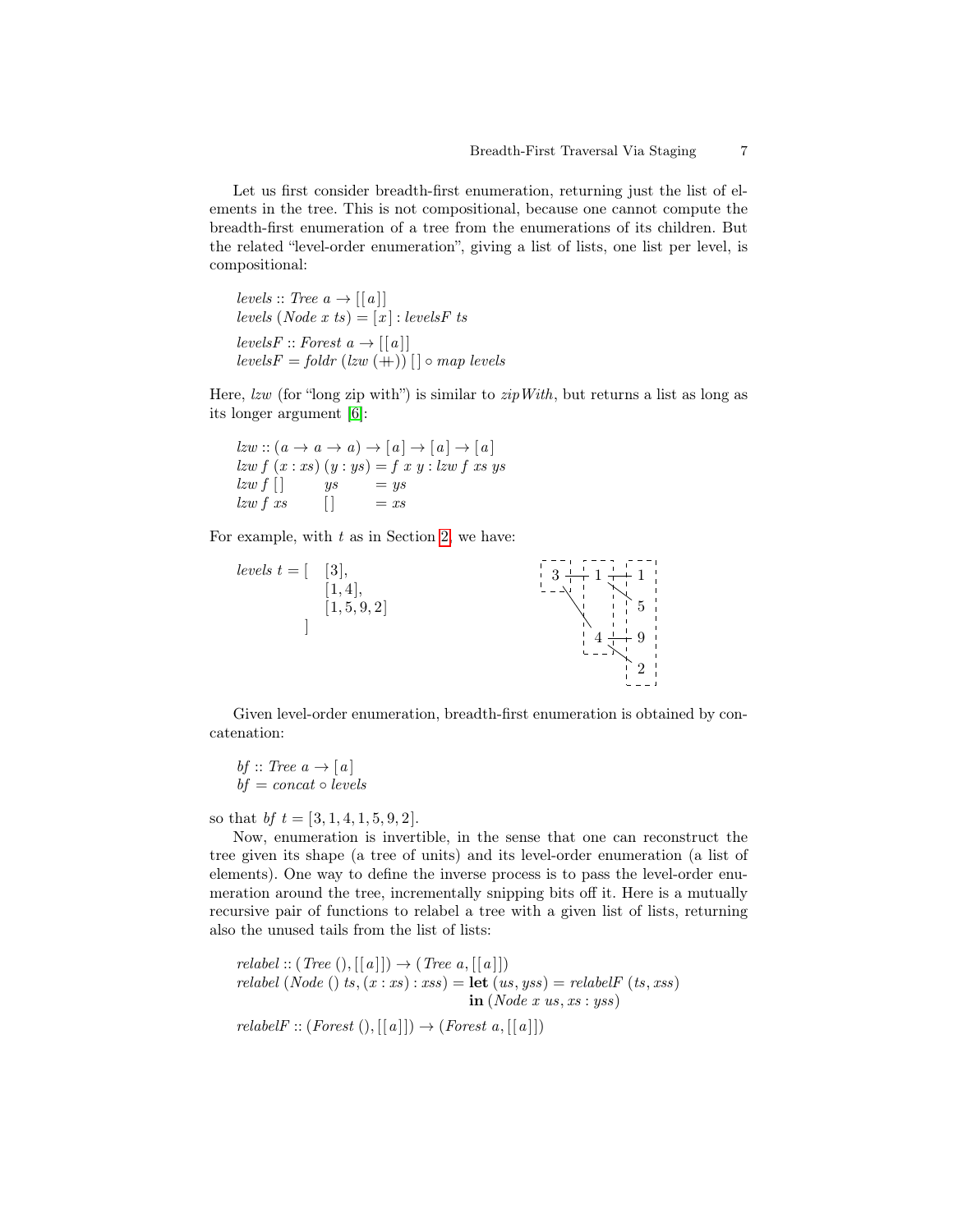$$
relabel F ([], xss) = ([], xss)
$$
  
\n
$$
relabel F (t: ts, xss) = \text{let } (u, yss) = relabel (t, xss)
$$
  
\n
$$
(us, zss) = relabel F (ts, yss)
$$
  
\n
$$
\text{in } (u: us, zss)
$$

Assuming that the given list of lists is 'big enough'—that is, each list has enough elements for that level of the tree—the result is well-defined. Then relabel is determined by the equivalence

```
relabel (t, xss) = (u, yss) \Longleftrightarrowshape u = shape \ t \wedge length \ yss = length \ xss \wedge lzw \ (+) \ (levels \ u) \ yss = xss
```
where shape discards the elements of a tree:

```
shape :: Tree a \rightarrow Tree ()
shape = fmap (const ()
```
In particular, if the given list of lists is the level-order enumeration of the tree, and so is exactly the right size, then yss will have no remaining elements, consisting entirely of empty levels:

```
relabel (shape t, levels t) = (t, replicate (depth t)])
```
So we can factor a tree into its shape and contents, and reconstruct the tree from such data:

```
split :: Tree a \rightarrow (Tree (), [[a]])split t = (shape t, levels t)combine :: Tree () \rightarrow [[a]] \rightarrow Tree acombine u xss = fst (relabel (u, xs))
```
This lets us traverse a tree in breadth-first order, by performing the traversal on the contents in isolation. We separate the tree into shape and contents, perform a list-based traversal, and reconstruct the tree:

```
bftSC :: Applicative f \Rightarrow (a \rightarrow f b) \rightarrow Tree \ a \rightarrow f (Tree \ b)bftSC f t = pure (combine (shape t)) \ll traverse (traverse f) (levels t)
```
Incidentally, it is not necessary to have the enumeration of the tree conveniently partitioned into levels; one can also relabel the tree just from its breadth-first enumeration. The trick is to construct the appropriate partition of the breadth-first enumeration into levels. There is a clever cyclic program due to Geraint Jones [\[10\]](#page-22-1) to do this at the same time as relabelling:

bflabel :: Tree  $() \rightarrow [a] \rightarrow Tree a$ bflabel t  $xs = \textbf{let}(u, xss) = relabel(t, xs : xss) \textbf{ in } u$ 

Note that xss is defined cyclically, so it is crucial that this let has let rec semantics—that is, the variables bound on the left of the equals sign are in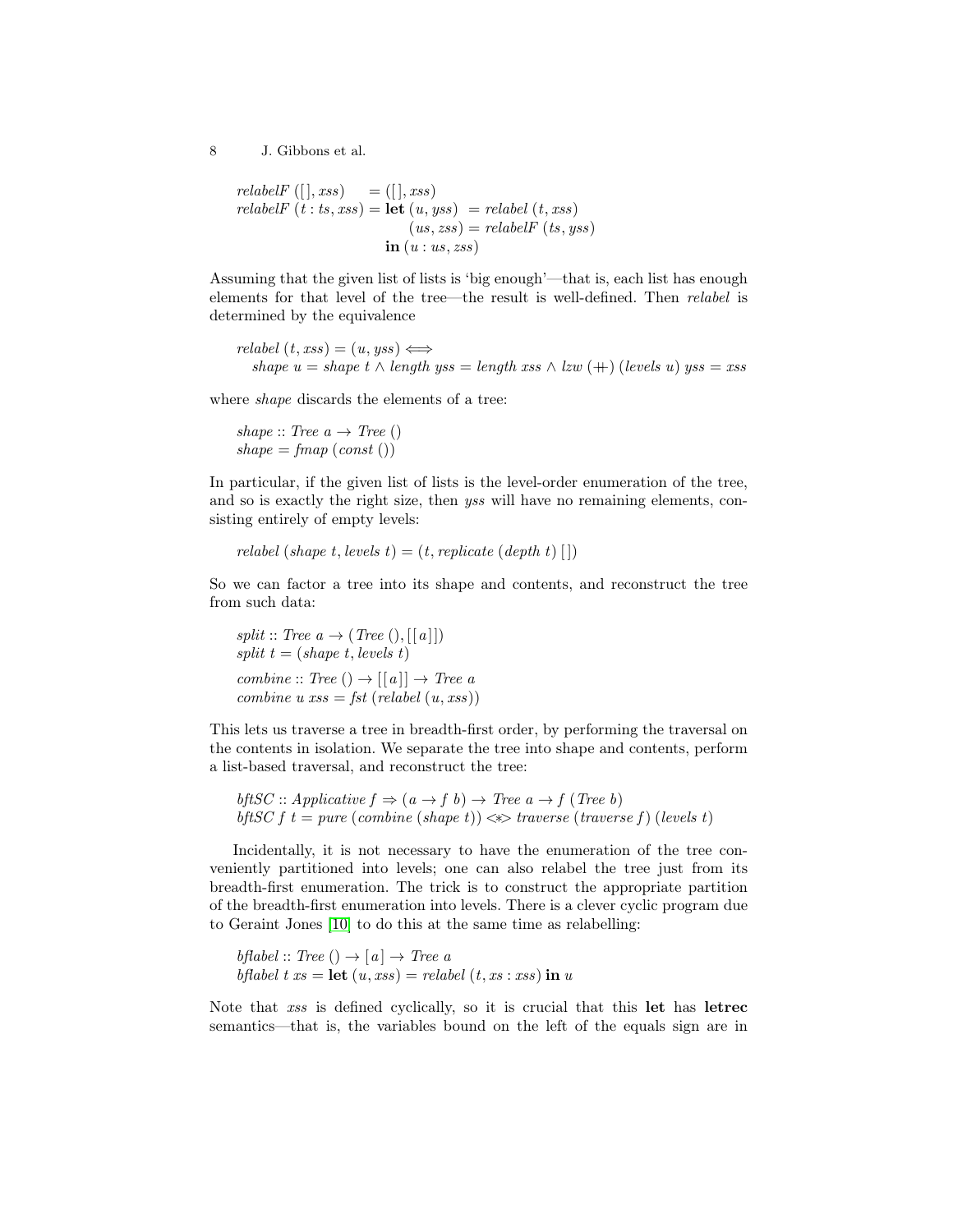scope on the right as well as in the body. Informally, the output leftovers xss on one level also form the input elements to be used for relabelling all the lower levels. Given this definition, we have

bflabel (shape t) (bf t) = t

for any  $t$ . We can use this approach instead in the definition of breadth-first traversal:

```
bftL :: Applicative f \Rightarrow (a \rightarrow f b) \rightarrow Tree a \rightarrow f (Tree b)
bftL f t = pure (bflabel (shape t)) \ll traverse f (bf t)
```
However, both these implementations of breadth-first traversal are clunky and inefficient, because of having to factor into shape and contents. Also, breadthfirst relabelling given only the enumeration is tricky: the program is cyclic, so doing it in a single pass seems to require laziness [\[12\]](#page-22-3). We will show that this impression is false: there are perfectly good ways of presenting it that make no use of laziness.

# <span id="page-8-0"></span>4 Fusing traversals via staged computation

The circular function for breadth-first relabelling is tricky because it fuses two passes (splitting the input stream into levels, then applying these levels across the tree) into one, entangling the two together. There is a whole class of programs of this form: circular definitions, fusing together multiple passes into one. The classic example is Bird's 'repmin' problem [\[2\]](#page-21-1). Studying the structure of repmin will help us see what is going on with breadth-first relabelling.

### 4.1 The repmin problem

The repmin problem is to replace every element of a tree with the minimum element in that tree:

```
repmin :: Tree Int \rightarrow Tree Int
repmin t = replace T t (min T t) where
  minT :: Tree Int \rightarrow IntminT (Node x [] ) = xminT (Node x ts) = min x (minF ts)minF :: Forest Int \rightarrow IntminF = minimum \circ map minTreplace T :: Tree a \rightarrow b \rightarrow Tree b
  replace T(Node\;x\;ts)\;y = Node\;y\;(replace\;F\;ts\;y)replaceF :: Forest\ a \rightarrow b \rightarrow Forest\ breplaceF ts y = [replaceT t y | t \leftarrow ts]
```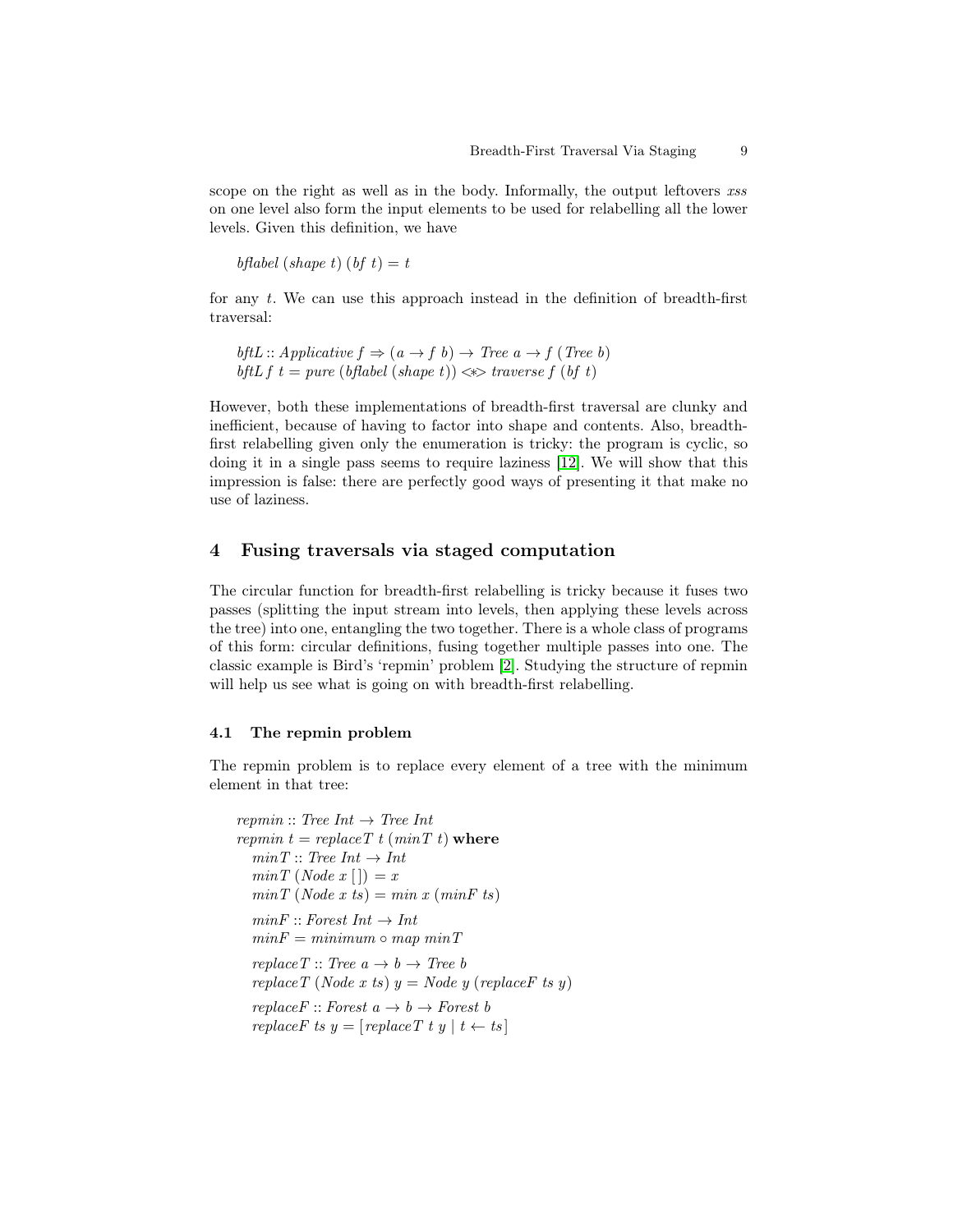but to do so in one pass rather than two. Bird's technique is to define a composite function that computes the minimum in a tree and replaces all elements with a given element all in one go, and to feed the minimum output back in as the replacement input:

 $repmin<sub>RSB</sub> :: Tree Int \rightarrow Tree Int$ repmin<sub>RSB</sub>  $t = \text{let } (u, m) = auxT t m \text{ in } u$ where  $auxT :: Tree Int \rightarrow a \rightarrow (Tree a, Int)$  $auxT (Node x [] y = (Node y [] x)$  $auxT (Node x ts) y = (Node y us, min x z)$ where  $(us, z) = auxF$  is y  $auxF :: Forest Int \rightarrow a \rightarrow (Forest a, Int) \rightarrow -non-empty forest$  $auxF$  ts  $y = (us, minimum ys)$ where  $(us, ys) = unzip \, [auxT \, t \, y \, | \, t \leftarrow ts]$ 

Note that the m in  $repmin<sub>RSB</sub>$  is defined cyclically, as with Jones's breadth-first relabelling, so that let must have letrec semantics.

But Bird's circular program making essential use of letrec semantics and laziness is not the only way to solve the repmin problem. Pettorossi and Skowron [\[13](#page-22-4)[,14\]](#page-22-5) show how to get the same results using only higher-order functions, and needing only call-by-value evaluation. Pettorossi's solution is as follows:

```
repmin<sub>ADP</sub> :: Tree Int \rightarrow Tree Int
repmin<sub>ADP</sub> t = \text{let}(u, m) = auxT t \text{ in } u mwhere
      auxT :: Tree Int \rightarrow (a \rightarrow Tree a, Int)auxT (Node x [] ) = (\lambda y \rightarrow Node y ], x)auxT (Node x ts) = (\lambda y \rightarrow Node y (us y), min x z)where (us, z) = auxF ts
      auxF :: Forest Int \rightarrow (a \rightarrow Forest a, Int) -- non-empty forest
      auxF ts = (\lambda y \rightarrow map \, (\$y) \, us, minimum \, ys)where (us, ys) = unzip \, [auxT \, t \mid t \leftarrow ts]
```
Where Bird's  $auxT$  takes a replacement value as an input, and returns an updated tree, Pettorossi's  $auxT$  takes no such input, and returns instead a function from replacement value to updated tree. Where Bird's main function has a circular definition, feeding the output minimum back in as an input and returning only the updated tree, Pettorossi's main function is not circular (the let need not be treated as a letrec), and the output function is applied to the output minimum. Danvy et al. [\[4\]](#page-21-7) say more about the relationship between these two approaches.

Pettorossi's approach neatly makes explicit the data dependencies, and therefore the sense in which the components of the solution are compositional, in a way that Bird's approach does not. Specifically, it is explicit in Pettorossi's program that the output minimum does not depend on the input replacement value because there is no input replacement value upon which to depend. In contrast,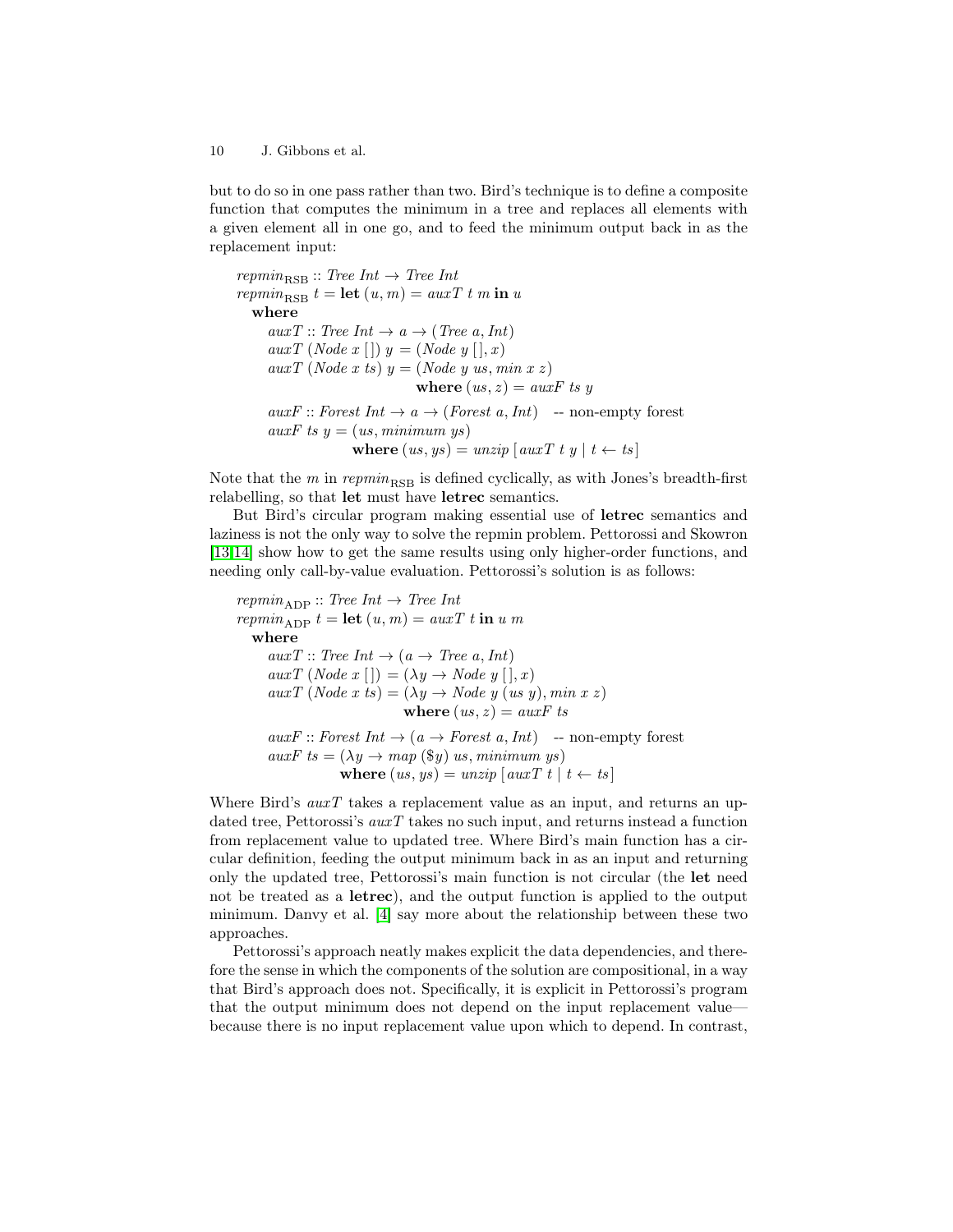the input replacement value y in Bird's  $auxT$  is in scope for the definition of the output minimum; it takes some kind of program analysis to confirm that  $x$ ,  $min\ x\ z$ , and  $minimum\ ys$  are all independent of  $y$ , as required in order for the letrec to be productive.

#### 4.2 Fusing traversals

The crucial ingredient in fitting this development into our framework is an appropriate fusion rule for traversals. Informally, two consecutive traversals over the same data structure with the same class of effects can be fused into a single traversal with a composite body. Formally, with applicative functor  $F$ , traversable data structure  $t :: T A$ , and traversal bodies  $f :: A \rightarrow F B$  and  $q :: A \rightarrow F C$ , we have:

```
traverse f t \otimes traverse q t = fmap unzip (traverse (\lambda x \rightarrow f x \otimes q x) t)
```
where *unzip* separates a structure of pairs into a pair of structures:

unzip :: Functor  $t \Rightarrow t(a, b) \rightarrow (t a, t b)$ unzip  $t = (fmap fst t, fmap sndt)$ 

We will only use this rule in the special case in which f returns unit (that is,  $B = ()$ , or returns values that we discard. Then no unzipping is required:

traverse f t  $\ast$ > traverse g t = traverse ( $\lambda x \rightarrow f x \ast$ > g x) t

But neither fusion result can hold in general, because of the order of effects: on the left, all the  $f$ -effects precede any of the  $g$ -effects, and on the right they are interleaved.

The interleaving would be irrelevant if  $F$  were *commutative*: that is, if

 $xs \otimes ys = \text{fmap twist} (ys \otimes xs)$ 

for all  $xs::F A, ys::F B$ . But that condition is quite restrictive, ruling out in particular anything stateful. However, the interleaving is still irrelevant even when  $F$  is not commutative, provided more specifically that the f-effects commute with  $q$ -effects, in the sense that

 $f x \otimes g y = f map twist (g y \otimes f x)$ 

for all  $x, y$ . We can prove this fusion rule using the Representation Theorem for applicative traversals [\[1\]](#page-21-4); the proof is given in Appendix [A.](#page-22-2)

In particular, whenever  $f$  and  $g$  specify effects that occur in distinct phases of a two-phase computation, they will commute: it doesn't matter whether you say "do X now and Y later" or "do Y later and X now", because either way X is enacted before Y. So let us consider two-phase computations.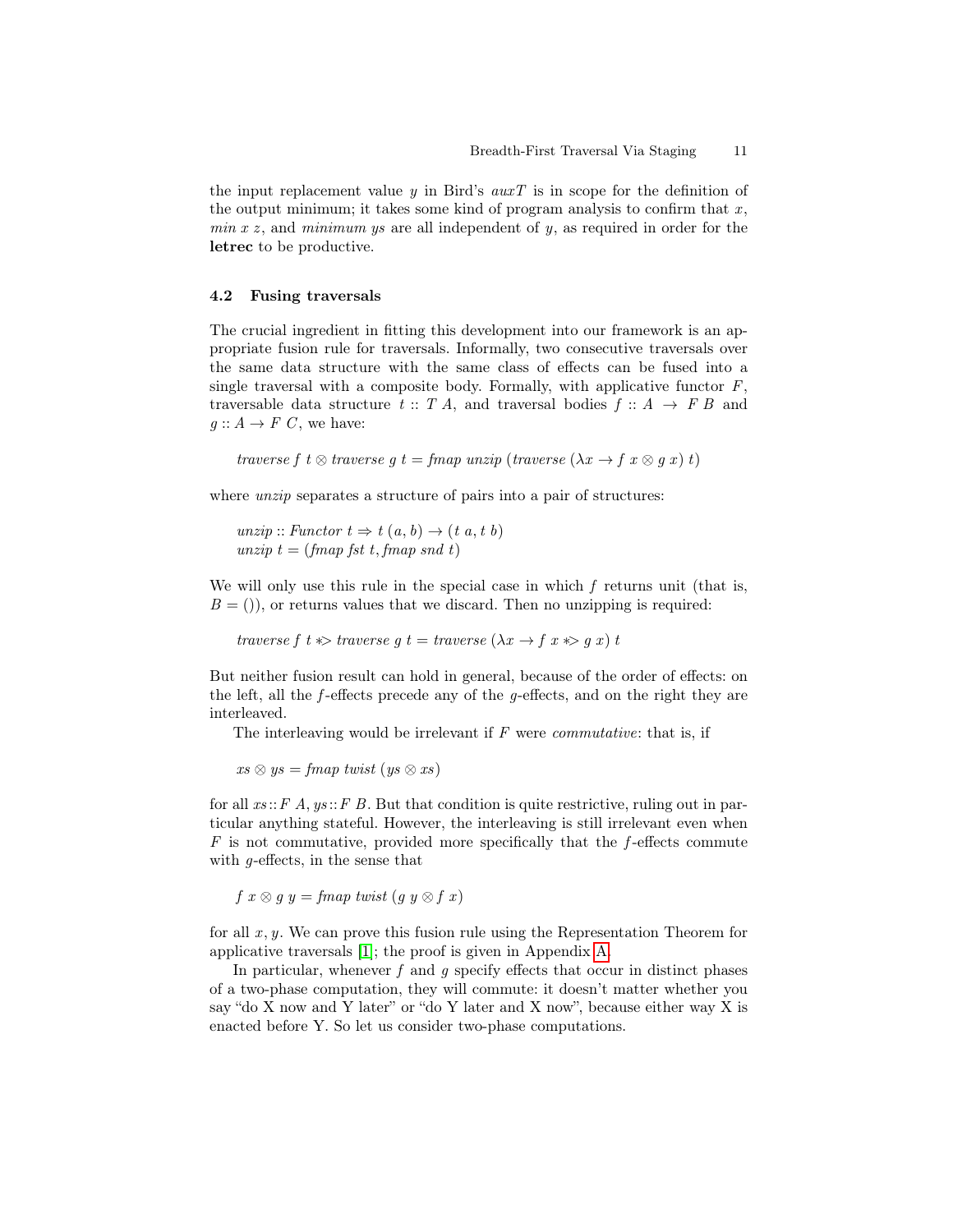#### 4.3 Day convolution

The Day convolution [\[15\]](#page-22-6)  $Day F G$  of two functors  $F, G$  is given by:

data  $Day f g a$  where  $Day :: ((a, b) \rightarrow c) \rightarrow f \ a \rightarrow g \ b \rightarrow Day f \ g \ c$ 

Thus, Day f xs ys with  $xs :: F A$ ,  $ys :: G B$  represents a two-phase computation, with subcomputation  $xs$  happening in phase one generating effects in  $F$ , and  $ys$ in phase two generating effects in  $G$ . It is convenient to package this pair up with a function  $f: (A, B) \to C$  to combine the results from the two phases. This packaging is known as the "co-Yoneda trick", and it straightforwardly turns  $Day F G$  into a functor:

instance  $Function (Day f g)$  where fmap g  $(Day f xs ys) = Day (g \circ f) xs ys$ 

Moreover, Day F G is applicative when  $F, G$  are applicative, with pointwise combination:

instance (Applicative f, Applicative g)  $\Rightarrow$  Applicative (Day f g) where unit  $=$  Day unitr unit unit Day f xs ys  $\otimes$  Day g zs ws = Day (cross f g  $\circ$  exch4) (xs  $\otimes$  zs) (ys  $\otimes$  ws)

where

 $cross :: (a \rightarrow b) \rightarrow (c \rightarrow d) \rightarrow (a, c) \rightarrow (b, d)$ cross f  $q(x, y) = (f(x, q(y)))$ 

And there are two ways to inject a computation, one for each phase:

phase1 :: (Applicative f, Applicative g)  $\Rightarrow$  f a  $\rightarrow$  Day f g a phase1  $xs = Day$  unitr xs unit phase2 :: (Applicative f, Applicative g)  $\Rightarrow$  g a  $\rightarrow$  Day f g a phase2  $xs = Day$  unitl unit xs

Crucially for us, computations in different phases commute:

phase1  $xs \otimes phase2$   $ys = fmap$  twist (phase2  $ys \otimes phase1$   $xs)$ )

When the two phases share a class of effects, we can combine the two phases, running one after the other and post-processing the results:

runDay :: Applicative  $f \Rightarrow Day f f a \rightarrow f a$ runDay (Day f xs ys) = fmap f (xs  $\otimes$  ys)

For example, we can send a two-part greeting in separate phases: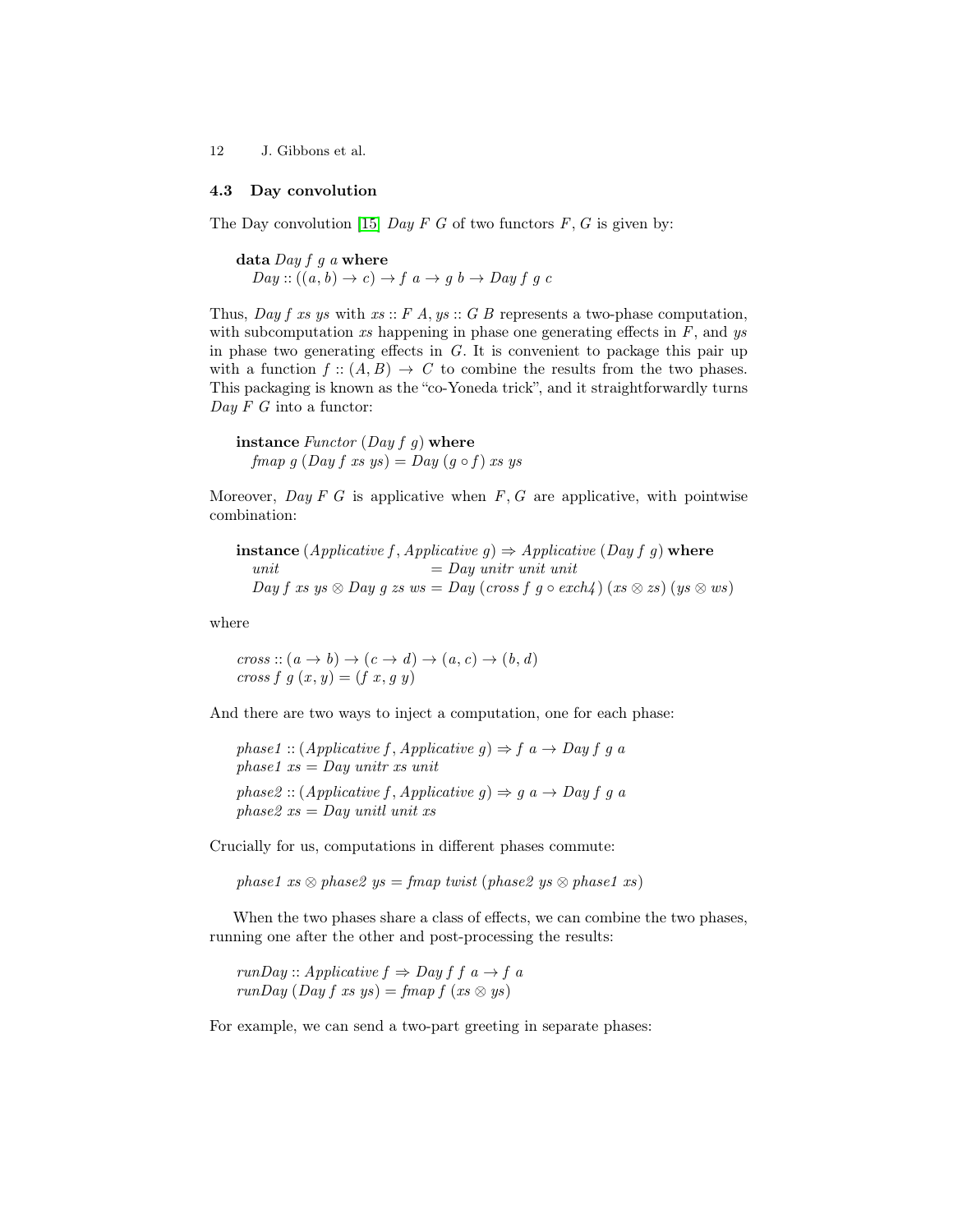iiin runDay (phase1 (putStr "Hello ") ∗>  $phase2$   $(\text{putStr}$  "World")) Hello World

It doesn't matter if we specify those two phases in the opposite order:

iii runDay (phase2 (putStr "World") ∗>  $phase1 (putStr "Hello "))$ Hello World

We can even interleave the specification of fragments from different phases:

iiii runDay (phase1 (putStr "Hel") ∗>  $phase2$  ( $putStr$  "World")  $\gg$ phase1  $(\text{putStr }\mathsf{``lo }\mathsf{''})$ 

Hello World

#### 4.4 Repmin in two phases

Returning now to the repmin problem, we have first to formulate it as an effectful computation. We could use the state monad, writing minimum values to the state in the first phase then reading the replacement value from the state in the second. But those two phases use the state in different ways: computing the minimum writes to the state without reading from it, and replacing tree elements reads from the state without writing to it. So a more precise expression of the two-phase solution would use two different classes of effect, writing and reading.

We therefore use the *Writer* and *Reader* monads respectively. For a monoid W, the writer monad Writer W is essentially pairing with the written value  $W$ :

runWriter :: Writer  $w \circ a \rightarrow (a, w)$ 

and provides an operation

tell :: Monoid  $w \Rightarrow W$ riter w ()

to 'write' a value. For arbitrary type  $R$ , the reader monad *Reader R* is essentially functions from the read value R:

 $runReader :: Reader \, r \, a \rightarrow (r \rightarrow a)$ 

and provides an operation

ask :: Reader r r

to 'read' a value. We will also use the wrapper type Min to construct the monoid  $Min Int$ , with minimum as the binary operator and the least  $Int$  value as unit: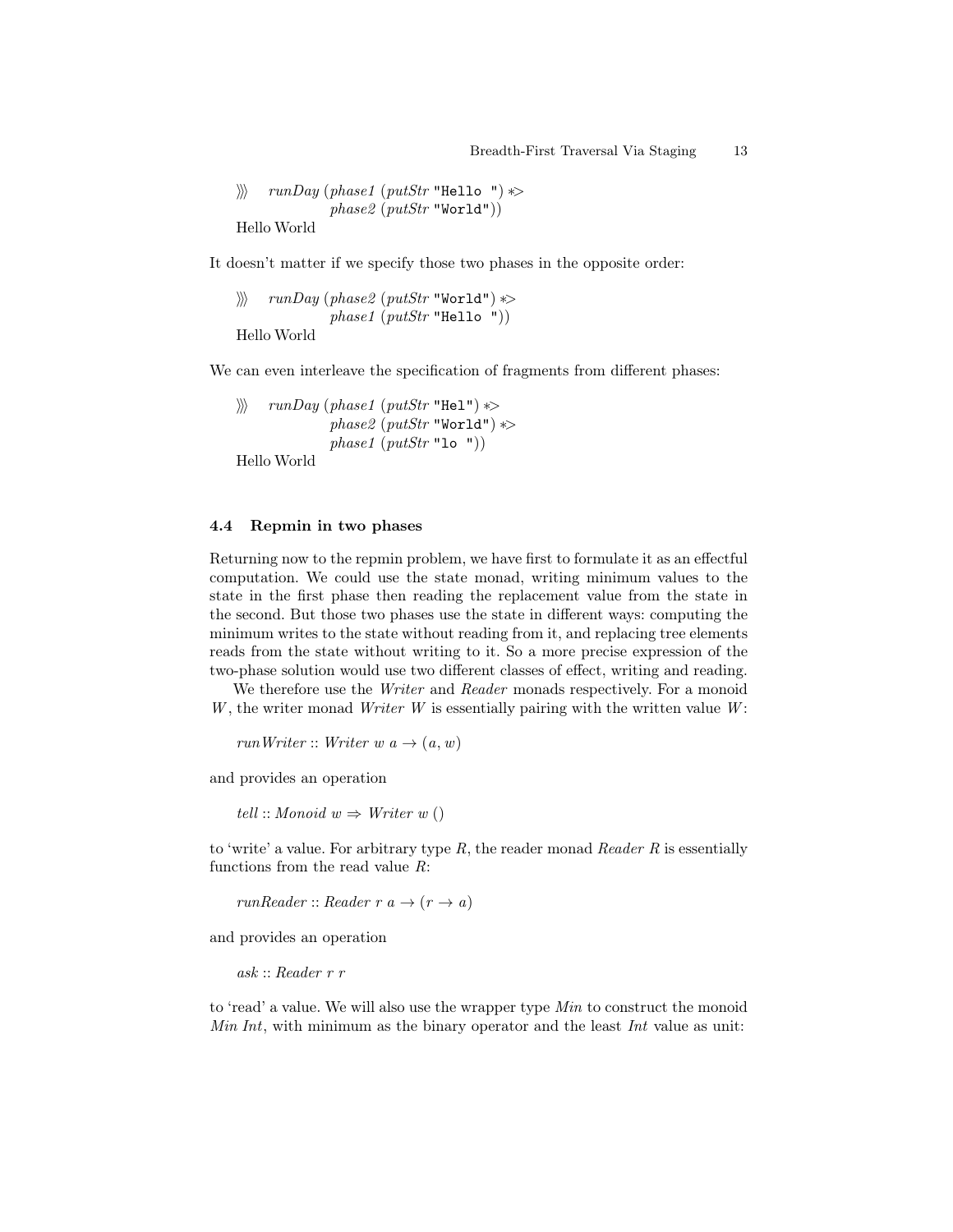$Min$  :: Int  $\rightarrow Min$  Int  $getMin::Min Int \rightarrow Int$ 

Therefore we work in  $Day (Writer (Min Int)) (Reader (Min Int)),$  the Day convolution of the two effects using a common value type. We introduce four abbreviations:

type  $WInt = Writer (Min Int)$ tellMin :: Int  $\rightarrow$  WInt () tellMin  $x = tell$  (Min x) type  $RInt = Reader$  (Min Int) askMin :: RInt Int  $askMin = \text{fmap getMin } ask$ 

The core of the computation is the following function:

 $repminAux :: Tree Int \rightarrow Day WInt RInt (Tree Int)$  $repminAux t = phase1$  ( $minAux t$ )  $\gg phase2$  (replaceAux t)

where the first phase writes each element in turn:

 $minAux :: Tree Int \rightarrow WInt()$  $minAux (Node x ts) = tellMin x \gg mapM - minAux ts$ 

and the second phase reads a fixed replacement value for each element:

 $replaceAux :: Tree Int \rightarrow RInt (Tree Int)$  $replaceAux (Node x ts) = pure Node \iff askMin \iff (mapM replaceAux ts)$ 

In fact, both phases are (depth-first) instances of traverse over trees—at least, if we allow the result returned in the first phase, which we discard anyway, to be a tree instead of void:

 $repminAux':$  Tree Int  $\rightarrow$  Day WInt RInt (Tree Int)  $repminAux'$  t = phase1 ( $minAux'$  t)  $\gg$  phase2 (replaceAux' t)  $minAux' :: Tree Int \rightarrow WInt (Tree())$  $minAux' = traverse (\lambda x \rightarrow tellMin x)$  $replaceAux' :: Tree Int \rightarrow RInt (Tree Int)$  $replaceAux' = traverse (\lambda x \rightarrow askMin)$ 

Now, phase1 and phase2 are applicative morphisms, so by the naturality axiom of traversal we have

```
phase1 (traverse f) = traverse (phase1 f)
```
and similarly for *phase2*. Therefore we can move the phase coercions inside the traversals: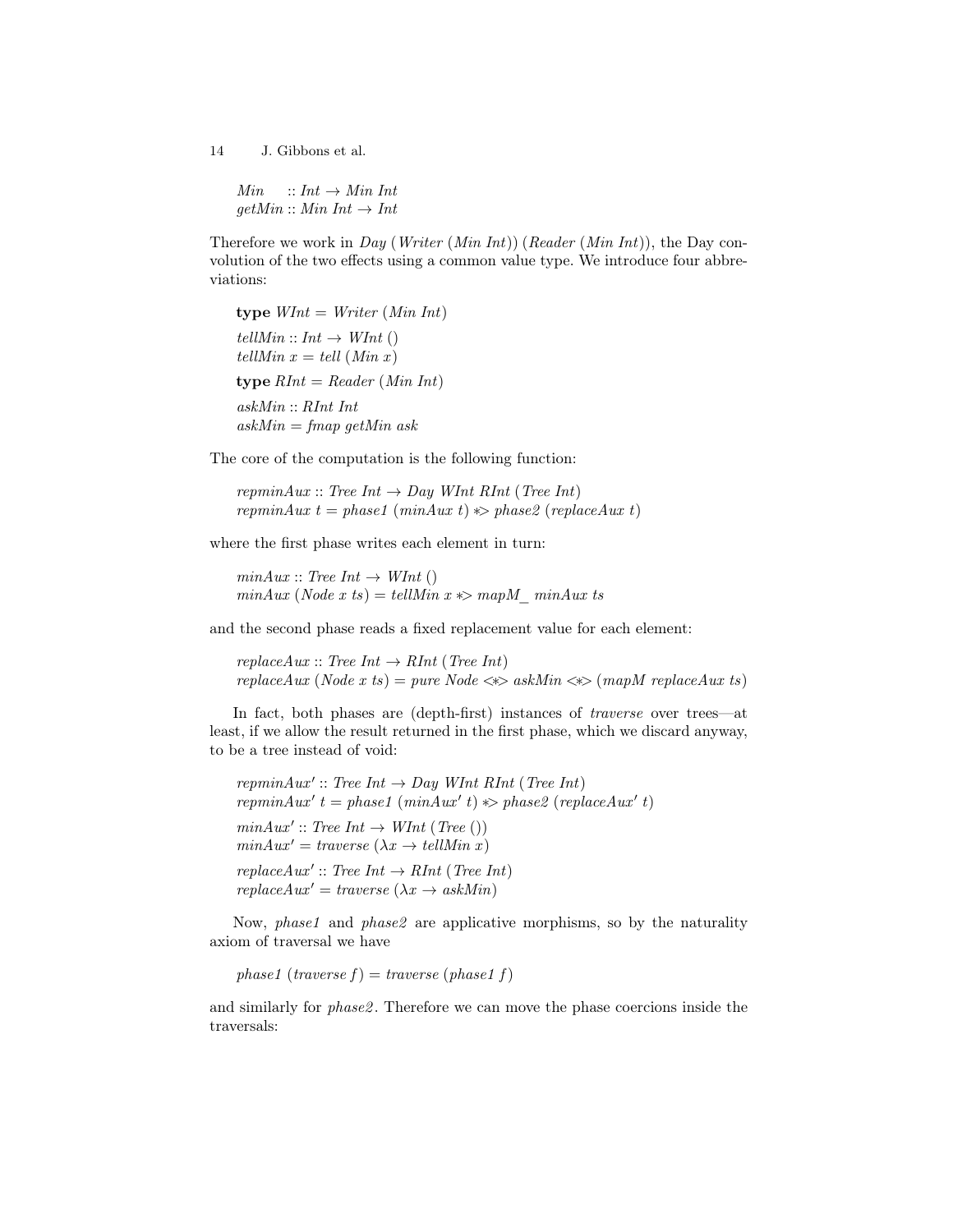$repminAux' :: Tree Int \rightarrow Day WInt RInt (Tree Int)$  $repminAux''$   $t = minAux''$   $t \gg replaceAux''$   $t$  $minAux' :: Tree Int \rightarrow Day WInt RInt (Tree())$  $minAux'' = traverse (\lambda x \rightarrow phase1 (tellMin x))$  $replaceAux' :: Tree Int \rightarrow Day WInt RInt (Tree Int)$  $replaceAux'' = traverse (\lambda x \rightarrow phase2 askMin)$ 

Finally, the two traversal bodies commute, because they are in different phases, so we can fuse the two traversals into one:

 $repminAux''' :: Tree Int \rightarrow Day WInt RInt (Tree Int)$  $repminAux''' = traverse (\lambda x \rightarrow phase1 (tellMin x) \gg phase2 askMin)$ 

To summarize the development:

phase1 (traverse tellMin t)  $\gg$  phase2 (traverse ( $\lambda x \rightarrow$  askMin) t) = { naturality in applicative functor } traverse (phase1 ◦ tellMin)  $t \gg$  traverse ( $\lambda x \rightarrow$  phase2 askMin) t = { fusion of traversals } traverse ( $\lambda x \rightarrow phase1$  (tellMin x)  $\gg phase2$  askMin)

So repminAux<sup> $\prime\prime\prime$ </sup> describes a one-pass traversal over the tree, generating a twophase computation for later execution.

Now we turn to the question of extracting the Tree Int  $\rightarrow$  Tree Int outer function from the above core. We can run a computation in the Day convolution of Writer S and Reader S for the same type S by extracting the writer and reader components in parallel, as follows:

```
parWR :: Day (Writer s) (Reader s) a \rightarrow aparWR (Day f xs ys) = let ((x, s), y) = (runWriter xs, runReader ys s)in f(x, y)
```
Note that this is circular, with s appearing on both sides of the local declaration, so the let must have letrec semantics. In particular,

 $\mathit{repminWR}_\mathrm{RSB}$  :: Tree  $\mathit{Int} \rightarrow \mathit{Tree}\ \mathit{Int}$  $repminWR_{\rm{RSB}}$   $t=parWR$   $(repminAux'''$   $t)$ 

is Bird's circular, lazy solution to the repmin problem.

Conversely, we can extract the writer then the reader components sequentially:

 $seqWR :: Day$  (*Writer s*) (*Reader s*)  $a \rightarrow a$  $\text{seq} WR \text{ } (Day f \text{ } xs \text{ } ys) = \text{let } (x, s) = run \text{Writer } xs$  $y = runReader$  ys s  $\inf f(x, y)$ 

Now there is no circularity, and a plain non-recursive let suffices. In particular,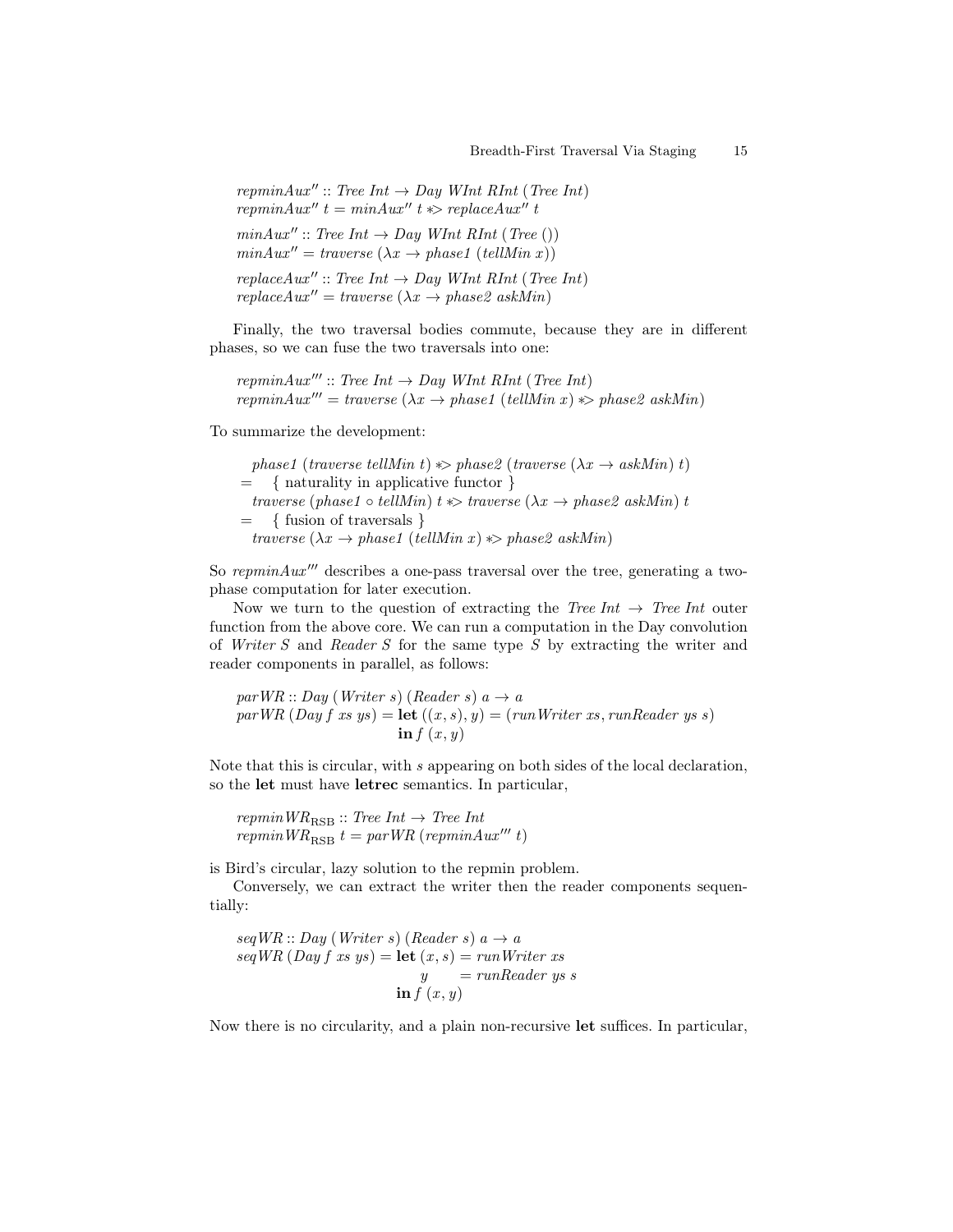$repminWR_{ADP}$  :: Tree Int  $\rightarrow$  Tree Int  $repminWR<sub>ADP</sub> t = seqWR (repminAux''' t)$ 

is Pettorossi's non-circular, higher-order solution to the repmin problem. In a lazy language, clearly  $parWR$  and  $seqWR$  are equal, and so too therefore are  $repminWR_{\text{RSB}}$  and  $repminWR_{\text{ADP}}$ .

Observe that in both the lazy and strict solutions the values  $xs$  and  $ys$  are nested tuples of values: the values in xs are all the unit, and the values in ys are all the minimum value. The function  $f$  picks the values out of  $ys$  and assembles them into the resulting tree; xs is ignored. A biased version

data  $Day' f g a$  where  $Day': f (b \rightarrow a) \rightarrow g b \rightarrow Day' f g a$ 

of Day convolution would avoid constructing the nested structure for xs in the first place.

## <span id="page-15-0"></span>5 Multiple phases

We now generalize from two-phase computations to multiple (zero or more) phases:

data Phases f a where  $Pure :: a \rightarrow Phases f a$ *Link* ::  $((a, b) \rightarrow c) \rightarrow f \ a \rightarrow Phases f \ b \rightarrow Phases f \ c$ 

Here, Pure produces a chain with no effectful phases, and Link adds one more effectful phase to the chain. It is basically a homogeneous iteration of Day convolution (Link constructs the Day convolution of f with Phases f), just as lists are essentially a homogeneous iteration of pairing (with cons pairing a list head with a tail). There is a single initial value as the base case; each additional link in the chain adds a combining function and a collection of values; and the types are all compatible "in the obvious way". For example, for some given base applicative functor  $F$ , we can link together components of types

 $z \ :: Char$  $ys :: F$  Float  $g$  :: (Float, Char)  $\rightarrow$  String  $xs :: F$  Bool  $f$  :: (Bool, String)  $\rightarrow Int$ 

to form a chain

```
example = Link f xs (Link g ys (Pure z)) :: Phases F Int
```
We will always have the  $f$  argument to *Phases* be at least a functor (justifying the phrase "a collection of" above), in which case  $Phases f$  is also a functor: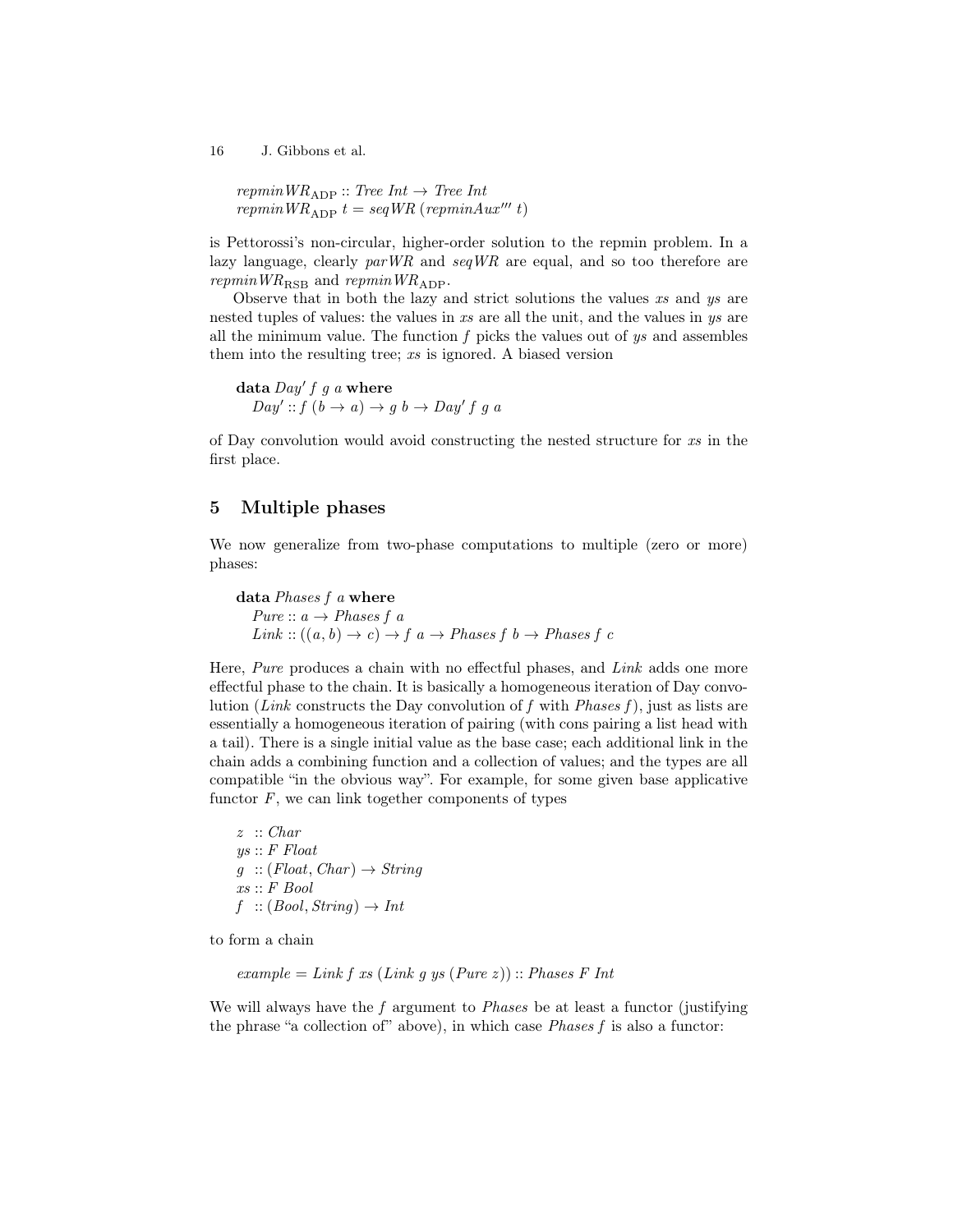instance  $Function f \Rightarrow Function (Phases f)$  where fmap g (Pure x)  $=$  Pure  $(g x)$  $fmap\ g(Link\ f\ xs\ ys) = Link\ (g\circ f)\ xs\ ys$ 

That is, example is a symbolic represention of a collection of Ints.

## 5.1 Free applicatives

Capriotti and Kaposi [\[3\]](#page-21-8) show that the datatype Phases constructs the free applicative functor on a given functor argument. We won't dwell on what "free" means here; we will observe simply that  $Phases f$  can be given applicative structure when  $f$  is a functor:

```
instance Functor f \Rightarrow Applicative (Phases f) where -- not used
  unit = Pure()Pure x \otimes ys = \text{fmap}(x, y)Link f xs ys \otimes zs = Link (\lambda(x, (y, z)) \rightarrow (f(x, y), z)) xs (ys \otimes zs)
```
Informally, this defines ⊗ to concatenate two of these chains. Indeed, if we define the 'length' of such a chain to be the number of Link constructors:

chlen :: Phases  $f \circ a \rightarrow Int$ chlen  $(Pure x) = 0$ chlen (Link f xs ys) =  $1 +$  chlen ys

then chlen  $(xs \otimes ys) = chlen xs + chlen ys$ .

However, this canonical applicative structure on chains is not helpful when considering multiple-phase computations, because concatenation is generally not the right thing to do; so we will pursue this avenue no further. Instead, the product operation should 'zip' together two chains; and this should be a 'long zip', returning a chain as long as its longer argument—as we already used for breadth-first enumeration. In order to combine elements of the chain pointwise, we need the stronger assumption that the  $f$  argument is itself applicative and not merely a functor [\[11\]](#page-22-0):

instance  $Applicative f \Rightarrow Applicative (Phases f)$  where  $unit = Pure()$ Pure  $x \otimes ys$  = fmap  $(x, y)$  $xs \otimes Pure \t y$  =  $fmap (y) \t xs$ Link f xs ys  $\otimes$  Link g zs ws = Link (cross f g  $\circ$  exch $\downarrow$ ) (xs  $\otimes$  zs) (ys  $\otimes$  ws)

Now we have chlen  $(xs \otimes ys) = max$  (chlen xs) (chlen ys).

Given that the chain is homogeneous and the functor argument is applicative, we can run each of the phases in a chain in turn to extract the collection of elements it represents:

runPhases :: Applicative  $f \Rightarrow Phases f a \rightarrow f a$  $runPhases (Pure x) = pure x$  $runPhases (Link f xs ys) = fmap f (xs \otimes runPhases ys)$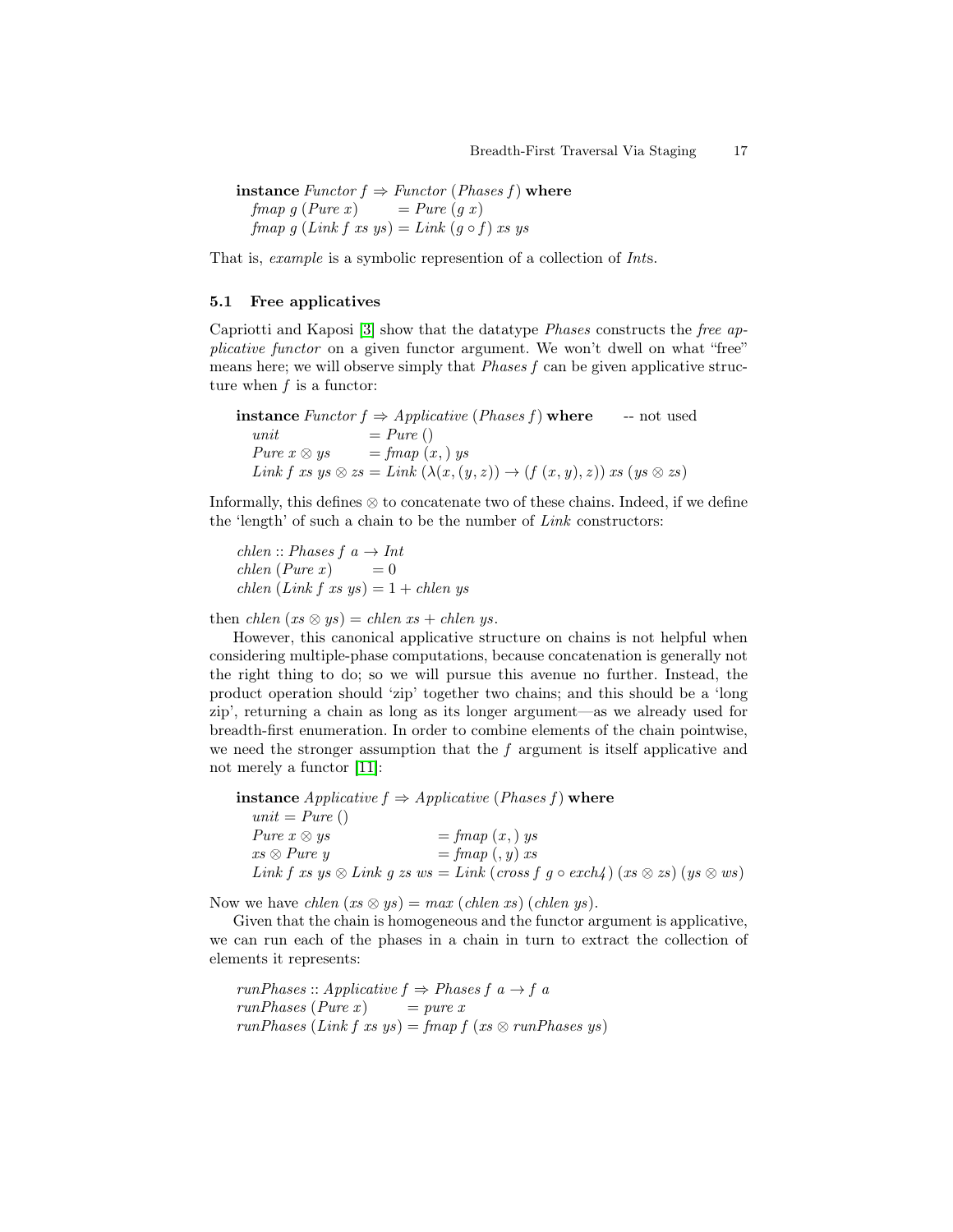Thus, runPhases example consists of values  $f(x, g(y, z))$  where x, y are drawn pointwise from  $xs, ys$  (each of the first elements of  $xs, ys$  combined, then each of the second elements, and so on). In contrast, if we know no more about the functor argument, the only expansion we can give is to a nested collection of results: we could run the phases of *example* to yield an  $F(FInt)$ , containing values  $f(x, g(y, z))$  where x, y are drawn from the cartesian product of xs, ys. On the other hand, if we knew further that the applicative argument were a monad, we could flatten the nesting to a single level.

#### 5.2 Two phases, more or less

By design, *Phases f* is a generalization of the homogeneous Day convolution  $Day f f$ . So of course we can inject the latter into the former:

inject :: Applicative  $f \Rightarrow Day f f a \rightarrow Phases f a$ inject  $(Day f xs ys) = Link f xs (Link unit r ys (Pure )))$ 

And of course, *chlen* (*inject xs*) = 2 for any two-phase computation xs.

Analogous to *phase1* and *phase2*, we define one function that embeds a computation into an arbitrary phase:

phase :: Applicative  $f \Rightarrow Int \rightarrow f$  a  $\rightarrow$  Phases f a  $phase 1 = now$ phase  $i = later \circ phase (i - 1)$ 

where *now* embeds at phase one:

 $now :: Applicative f \Rightarrow f a \rightarrow Phases f a$ now  $xs = Link$  unitr  $xs$  (Pure ())

and later shifts everything one phase later:

later :: Applicative  $f \Rightarrow Phases f \ a \rightarrow Phases f \ a$  $later \; xs = Link \; unit \; unit \; xs$ 

Note that we count phases from one, so that *chlen* (*phase i xs*) = *i*. Moreover, inject  $\circ$  phase1 corresponds to phase 1. They are not quite equal as values of type Phases (the chain length of the former is two, and of the latter is one), but we do have

 $runPhases \circ inject \circ phase1 = runPhases \circ phase1 = id$ 

### <span id="page-17-0"></span>5.3 The 'sort-tree' problem

A related problem to repmin is the 'sort-tree' problem [\[2,](#page-21-1)[14\]](#page-22-5), which extracts the elements of a tree as a list, sorts that list into ascending order, then relabels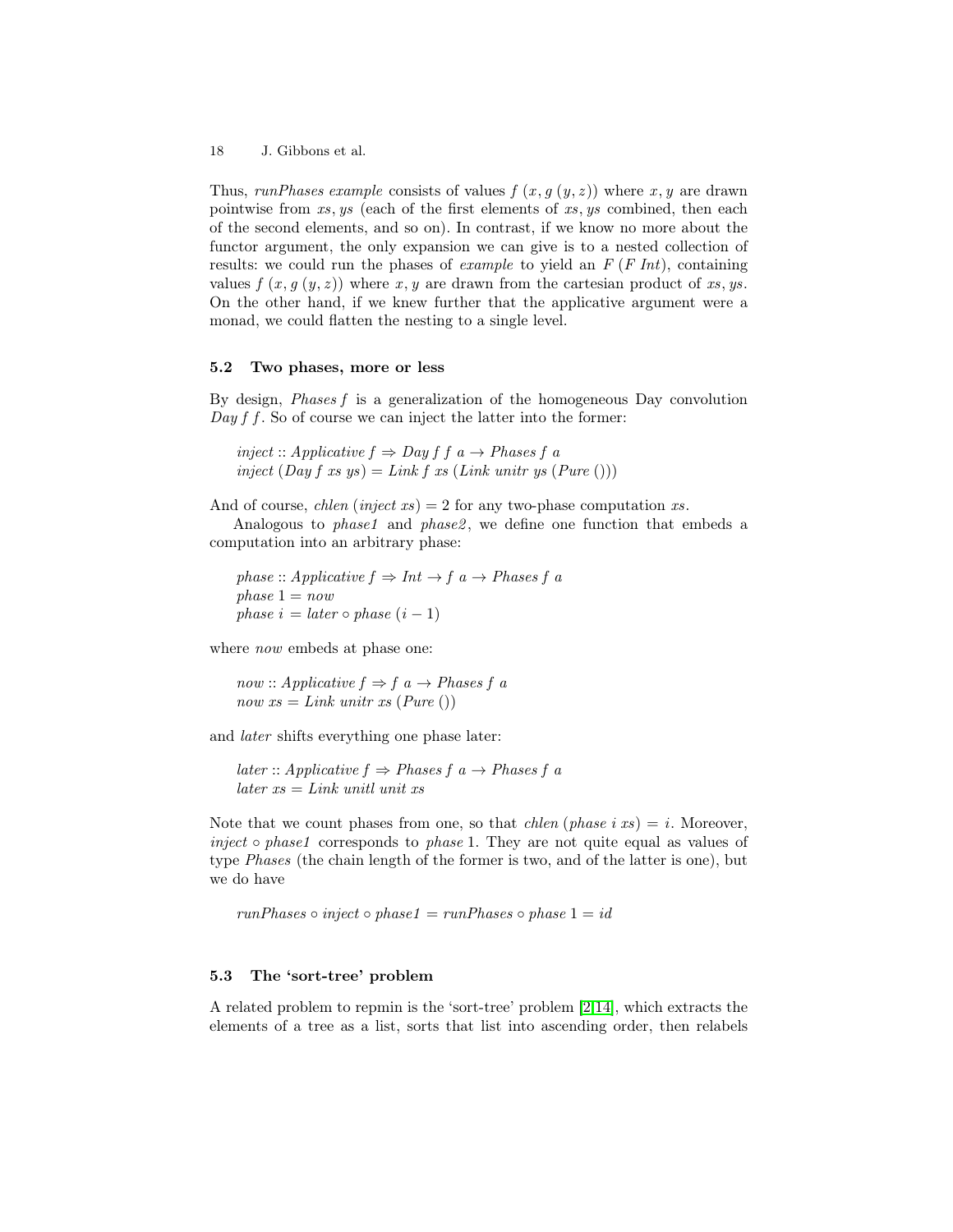the tree with the sorted list—but again does so in a single pass. (Bird called it 'sort-tips', because in his tree datatype the elements were all at the tips.)

We start with three phases, although only the first and last phase involve traversing the tree:

```
\mathit{sortTree} :: \mathit{Ord} \ a \Rightarrow \mathit{Tree} \ a \rightarrow \mathit{Tree} \ asortTree t = evalState (runPhases (sortTreeAux t)) []
sortTreeAux :: Ord a \Rightarrow Tree a \rightarrow Phases (State [a]) (Tree a)
sortTreeAux t = phase 1 (traverse push t) \ggphase 2 (modify sort) \ggphase 3 (traverse (\lambda x \rightarrow pop) t)
```
The computation uses the state monad, where the state is a list of elements. We use the following operations provided by the state monad:

 $get \qquad :: State \; s \; s$ put  $:: s \rightarrow State s()$  $\textit{modify} :: (s \rightarrow s) \rightarrow \textit{State} s()$ 

The auxilliary function constructs a three-phase computation in that monad. The main function initializes the state to the empty list, runs the three phases, discards the final state (which will again be the empty list), and returns the final tree. The first phase of the auxilliary function traverses the tree, pushing the elements one by one onto the stored list:

 $push :: a \rightarrow State [a] ()$ push  $x = \text{modify}(x)$ 

The second phase doesn't touch the tree; it just sorts the stored list. The third phase traverses the tree again, popping elements one by one off the stored list:

 $pop::State[a]a$  $pop =$ **do**  $\{x : xs \leftarrow qet; put xs; return x\}$ 

Note that the first phase pushes the tree elements from left to right, so the resulting list is in reverse order; but that is irrelevant as input to sorting.

As before, the specification of the three phases can be rearranged:

 $sortTreeAux'$   $t = phase$  2  $(modify$  sort)  $\gg$ phase 1 (traverse push t)  $\gg$ phase 3 (traverse  $(\lambda x \rightarrow pop) t$ )

and traversal commutes with staging:

 $sortTreeAux''$  t = phase 2 (modify sort)  $\gg$ traverse  $(\lambda x \rightarrow phase 1 (push x)) t \gg$ traverse  $(\lambda x \rightarrow phase 3 pop) t$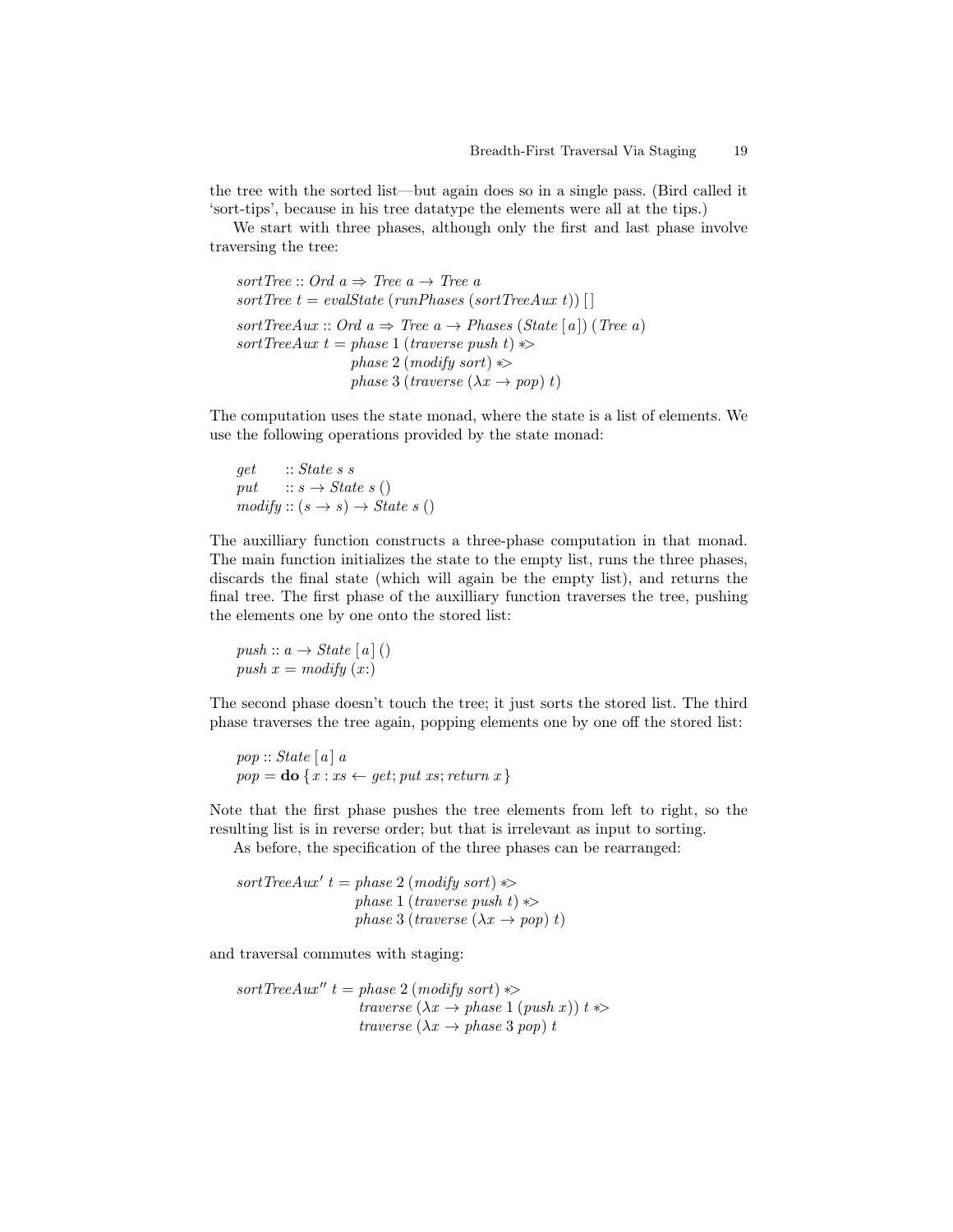and consecutive traversals with bodies in different phases fuse:

 $sortTreeAux'''$  t = phase 2 (modify sort)  $\gg$ traverse  $(\lambda x \rightarrow phase 1 (push x) \gg phase 3 pop) t$ 

Using sortTreeAux''' in place of sortTreeAux in sortTree solves the sort-tree problem with—clearly!—a single traversal over the tree.

### <span id="page-19-0"></span>6 Breadth-first traversal in stages

Finally, let us return to breadth-first traversal. The key insight is that we can specify such a traversal *compositionally*, by constructing a multi-stage computation with one phase per level of the tree. This is achieved by the auxilliary function  $bfA}ux$ :

```
bftAux :: Applicative f \Rightarrow (a \rightarrow f b) \rightarrow Tree a \rightarrow Phases f (Tree b)
bftAux f (Node x ts)= pure\ Node \ll\gg now \ (f\ x) \ll\gg later \ (traverse \ (bftAux \ f)\ ts)
```
Informally, the root label  $x$  is processed 'now', in phase one. A multi-stage computation is constructed for each child in ts, zipped together by levels using traverse for the list of children, then postponed until one phase 'later'. Finally, the resulting tree is assembled by applying the constructor Node to the results of processing the root now and the children later. Then bft is obtained by collapsing the chain of phases into a single computation:

 $bf :: Applicative f \Rightarrow (a \rightarrow f b) \rightarrow Tree a \rightarrow f (Tree b)$ bft  $f = runPhases \circ bftAux f$ 

It is instructive to compare  $bfA}$  above with the depth-first instance of *traverse* for trees that we had in Section [2.2—](#page-5-0)essentially:

 $dft$  :: Applicative  $f \Rightarrow (a \rightarrow f b) \rightarrow Tree \ a \rightarrow f (Tree \ b)$ dft f (Node x ts) = pure Node  $\ll\gg$  f x  $\ll\gg$  traverse (dft f) ts

which is recovered simply by deleting the staging annotations from  $bf$   $bf$ .

In particular, we can relabel a tree in breadth-first order, without needing either queues [\[12\]](#page-22-3) or cyclicity and laziness [\[10\]](#page-22-1):

 $bf :: Tree a \rightarrow [b] \rightarrow Tree b$ bfl t  $xs = evalState$  (bft  $(\lambda x \rightarrow pop)$ ) t  $xs$ 

where *pop* is as defined for the sort-tree problem in Section [5.3.](#page-17-0)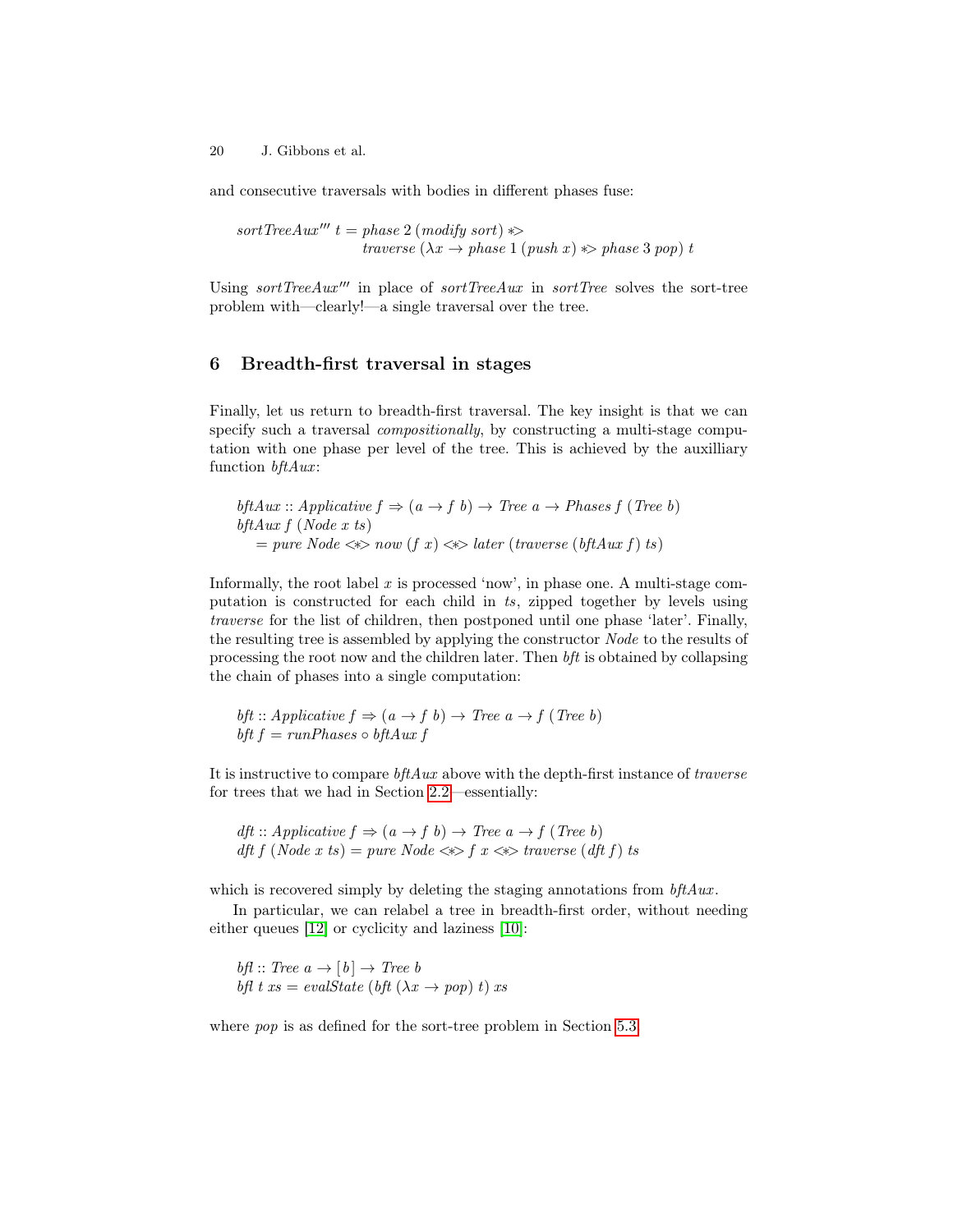# <span id="page-20-0"></span>7 Discussion

We have shown how staged computation can be expressed using a construction related to free applicative functors, but combining structures by 'zipping' instead of 'concatenating' them. Two-phase computation is captured by Day convolution, which Rivas and Jaskelioff [\[15\]](#page-22-6) showed to be the natural monoidal structure underlying applicative functors. Multi-stage computation is captured by iterated Day convolution, which is the same datatype as for free applicative functors [\[3\]](#page-21-8) but with a different applicative instance. Among other examples, we have used these constructions to clarify Bird's and Pettorossi's solutions to the 'repmin' problem, doing away with the laziness inherent in Bird's solution; and to provide an implementation of breadth-first effectful traversal that avoids a clumsy factorization into shape and contents.

That breadth-first effectful traversal can be used in particular to implement breadth-first relabelling of a tree with a stream of fresh labels. Our multi-stage solution to that problem avoids the circular definition and inherent laziness in our earlier program [\[10\]](#page-22-1). Okasaki [\[12\]](#page-22-3) discusses the same problem, providing a solution that requires a more sophisticated queue datatype in order to achieve linear-time execution. Okasaki states that "lazy evaluation is required. Without lazy evaluation, you  $[\dots]$  would need  $[\dots]$  a separate pass"; we have shown that neither a fancy queue datatype nor laziness are needed in order to avoid multiple passes. One might even say that Okasaki's queues are a form of staging too, postponing actions for later execution.

To be fair, one might argue about the extent to which any of these solutions to the repmin problem and its ilk have "eliminated multiple traversals". It is clear that the original input data structure is traversed only once; but there is a case to be made that a copy is created in the first pass and traversed in the second pass. Pettorossi's solution  $repmin<sub>ADP</sub>$  explicitly constructs a lambda abstraction that encodes a copy of the structure of the input tree, and then applies this function to the replacement value. One might say that Bird's solution  $repmin<sub>RSB</sub>$  constructs that same copy implicitly.

Anyway, we make no claims that these transformations improve running time or space usage. More broadly, we have not concerned ourselves with making these traversals take linear time; for example, bf in Section [2.2](#page-5-0) is not linear, because of repeated concatenations of lists. This issue can be addressed by using difference lists, and more generally by Cayley representations [\[11\]](#page-22-0), but is orthogonal to our main argument.

Day convolution as defined in Section [4](#page-8-0) is heterogeneous: the two phases can use different classes of effect, which will of course entail different methods of 'running'. In contrast, the multi-stage computations defined as iterated Day convolution in Section [5](#page-15-0) are homogeneous: all phases must use the same class of effects, which can then be combined using the applicative multiplication. This is analogous to situation with lists: ordinary pairs are heterogeneous, but lists (iterated pairs) are homogeneous. However, with suitably expressive typing facilities, one can define a datatype of heterogeneous lists, perhaps indexed by a type-level list of types; and in the same way, one could define heterogeneous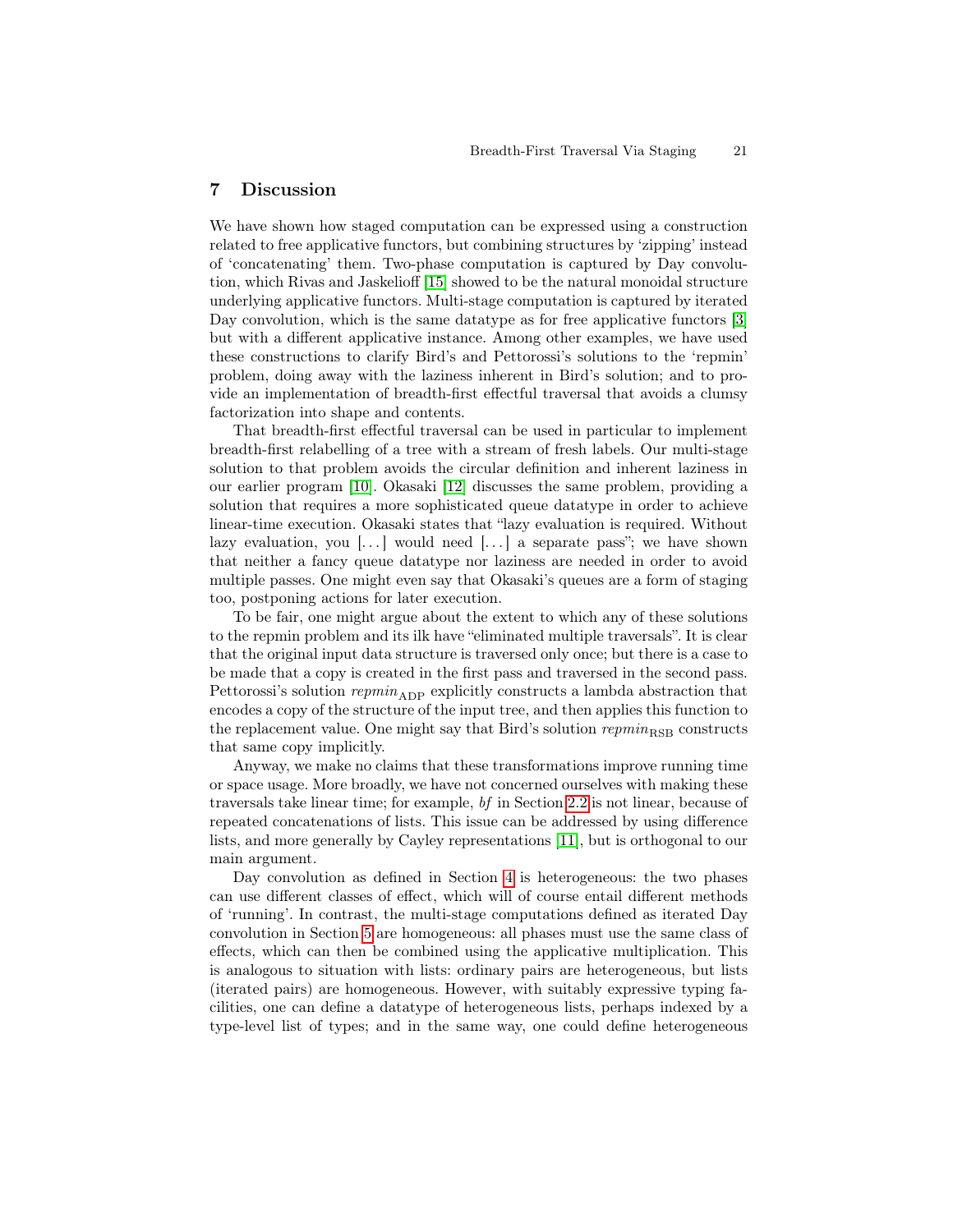multi-stage computations, indexed by a type-level list of applicative functors. But we know of no use for such a construction; nor is it clear how in general one would 'run' the hetereogeneous collection of phases.

A minor point to note is that, while pure  $Day f$  computations have only one representation, those of *Phases f* have infinitely many, one for each chain length: pure x, phase 1 (pure x), phase 2 (pure x), ... This representational difference is meaningless and thus we consider Phases f computations equal up to a pure "tail". In fact, *phases i* is only an applicative morphism for this notion of equality. In case f is a *unital* applicative functor the representation could be normalised to eliminate pure tails. Following the notion of unital monads [\[16\]](#page-22-7), a unital applicative functor is one for which it is possible to determine whether a given computation is in the image of pure.

Acknowledgements We are very grateful to the members of IFIP Working Group 2.1 and of the Algebra of Programming research group at Oxford, for patient listening and helpful comments while this work was gestating. Thanks are especially due to Alberto Pettorossi for furnishing copies of his papers [\[13,](#page-22-4)[14\]](#page-22-5), and to Alexander Vandenbroucke for helpful comments.

This paper is dedicated to the memory of Richard Bird, who inspired us all.

### References

- <span id="page-21-4"></span>1. Bird, R., Gibbons, J., Mehner, S., Voigtländer, J., Schrijvers, T.: Understanding idiomatic traversals backwards and forwards. In: Haskell Symposium. ACM (2013). <https://doi.org/10.1145/2503778.2503781>
- <span id="page-21-1"></span>2. Bird, R.S.: Using circular programs to eliminate multiple traversals of data. Acta Informatica 21, 239–250 (1984). <https://doi.org/10.1007/BF00264249>
- <span id="page-21-8"></span>3. Capriotti, P., Kaposi, A.: Free applicative functors. In: Levy, P.B., Krishnaswami, N. (eds.) Mathematically Structured Functional Programming. EPTCS, vol. 153, pp. 2–30 (2014). <https://doi.org/10.4204/EPTCS.153.2>
- <span id="page-21-7"></span>4. Danvy, O., Thiemann, P., Zerny, I.: Circularity and lambda abstraction: From Bird to Pettorossi and back. In: Plasmeijer, R. (ed.) Implementation and Application of Functional Languages. p. 85. ACM (2013). [https://doi.org/10.1145/2620678.](https://doi.org/10.1145/2620678.2620687) [2620687](https://doi.org/10.1145/2620678.2620687)
- <span id="page-21-5"></span>5. Gibbons, J.: Breadth-first traversal (Mar 2015), [https://patternsinfp.](https://patternsinfp.wordpress.com/2015/03/05/breadth-first-traversal/) [wordpress.com/2015/03/05/breadth-first-traversal/](https://patternsinfp.wordpress.com/2015/03/05/breadth-first-traversal/)
- <span id="page-21-6"></span>6. Gibbons, J., Jones, G.: The under-appreciated unfold. In: International Conference on Functional Programming. pp. 273–279. Baltimore, Maryland (Sep 1998). [https:](https://doi.org/10.1145/289423.289455) [//doi.org/10.1145/289423.289455](https://doi.org/10.1145/289423.289455)
- <span id="page-21-2"></span>7. Gibbons, J., Kidney, D.O., Schrijvers, T., Wu, N.: Code for "Breadth-First Traversal Via Staging", [http://www.cs.ox.ac.uk/people/jeremy.gibbons/](http://www.cs.ox.ac.uk/people/jeremy.gibbons/publications/traversals.hs) [publications/traversals.hs](http://www.cs.ox.ac.uk/people/jeremy.gibbons/publications/traversals.hs)
- <span id="page-21-0"></span>8. Gibbons, J., dos Santos Oliveira, B.C.: The essence of the Iterator pattern. Journal of Functional Programming 19(3,4), 377–402 (2009). [https://doi.org/10.1017/](https://doi.org/10.1017/S0956796809007291) [S0956796809007291](https://doi.org/10.1017/S0956796809007291)
- <span id="page-21-3"></span>9. Jaskelioff, M., Rypacek, O.: An investigation of the laws of traversals. In: Chapman, J., Levy, P.B. (eds.) Mathematically Structured Functional Programming. EPTCS, vol. 76, pp. 40–49 (2012). <https://doi.org/10.4204/EPTCS.76.5>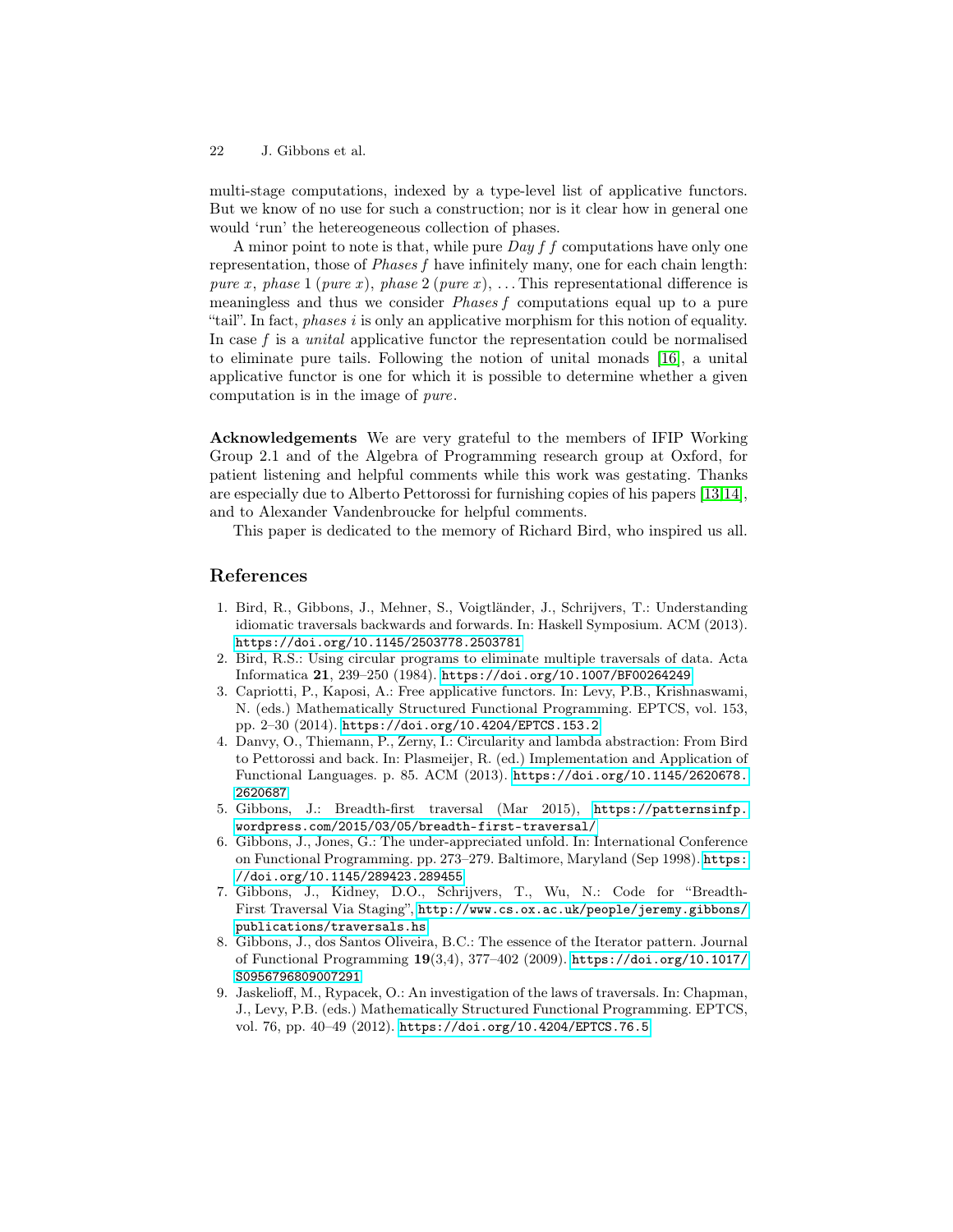- <span id="page-22-1"></span>10. Jones, G., Gibbons, J.: Linear-time breadth-first tree algorithms: An exercise in the arithmetic of folds and zips. Computer Science Report No. 71, Dept of Computer Science, University of Auckland (May 1993), [http://www.cs.ox.ac.uk/](http://www.cs.ox.ac.uk/publications/publication2363-abstract.html) [publications/publication2363-abstract.html](http://www.cs.ox.ac.uk/publications/publication2363-abstract.html), also IFIP Working Group 2.1 working paper 705 WIN-2
- <span id="page-22-0"></span>11. Kidney, D.O., Wu, N.: Algebras for weighted search. Proceedings of the ACM on Programming Languages 5(ICFP), 1–30 (2021). [https://doi.org/10.1145/](https://doi.org/10.1145/3473577) [3473577](https://doi.org/10.1145/3473577)
- <span id="page-22-3"></span>12. Okasaki, C.: Breadth-first numbering: Lessons from a small exercise in algorithm design. In: Odersky, M., Wadler, P. (eds.) International Conference on Functional Programming. pp. 131–136. ACM (2000). [https://doi.org/10.1145/](https://doi.org/10.1145/351240.351253) [351240.351253](https://doi.org/10.1145/351240.351253)
- <span id="page-22-4"></span>13. Pettorossi, A., Skowron, A.: Higher order generalization in program derivation. In: Ehrig, H., Kowalski, R.A., Levi, G., Montanari, U. (eds.) Theory and Practice of Software Development. Lecture Notes in Computer Science, vol. 250, pp. 182–196. Springer (1987). <https://doi.org/10.1007/BFb0014981>
- <span id="page-22-5"></span>14. Pettorossi, A., Skowron, A.: The lambda abstraction strategy for program derivation. Fundamenta Informaticae XII, 541–562 (1989). [https://doi.org/10.3233/](https://doi.org/10.3233/FI-1989-12407) [FI-1989-12407](https://doi.org/10.3233/FI-1989-12407)
- <span id="page-22-6"></span>15. Rivas, E., Jaskelioff, M.: Notions of computation as monoids. Journal of Functional Programming 27, e21 (2017). <https://doi.org/10.1017/S0956796817000132>
- <span id="page-22-7"></span>16. Rivas, E., Jaskelioff, M., Schrijvers, T.: A unified view of monadic and applicative non-determinism. Science of Computer Programming 152, 70–98 (2018). [https:](https://doi.org/10.1016/j.scico.2017.09.007) [//doi.org/10.1016/j.scico.2017.09.007](https://doi.org/10.1016/j.scico.2017.09.007)

## <span id="page-22-2"></span>A Fusion of traversals

In this appendix we prove the fusion rule for traversals deployed in Section [4,](#page-8-0) using the Representation Theorem for traversals [\[1\]](#page-21-4). We take the opportunity to make the statement of the Representation Theorem more precise, using dependent types for indexing by size. Throughout the section, we fix an applicative functor  $F$ , and a traversable datatype  $T$  with corresponding traverse function (though of course they are arbitrary).

We will use the following gadgets for products of pure functions:

 $cross :: (a \rightarrow b) \rightarrow (c \rightarrow d) \rightarrow (a, c) \rightarrow (b, d)$ cross f  $g(x, y) = (f(x, g(y)))$  $fork :: (a \rightarrow b) \rightarrow (a \rightarrow c) \rightarrow a \rightarrow (b, c)$ fork f q  $x = cross f g(x, x)$ 

and their applicative counterparts for effectful functions:

crossA :: Applicative  $f \Rightarrow (a \rightarrow f \ c) \rightarrow (b \rightarrow f \ d) \rightarrow (a, b) \rightarrow f (c, d)$ crossA f g  $(x, y) = f x \otimes g y$ forkA :: Applicative  $f \Rightarrow (a \rightarrow f b) \rightarrow (a \rightarrow f c) \rightarrow a \rightarrow f (b, c)$ forkA f  $q x = crossA f q (x, x)$ 

The key property is for two effectful functions to commute, that is, for their effects not to interfere with each other: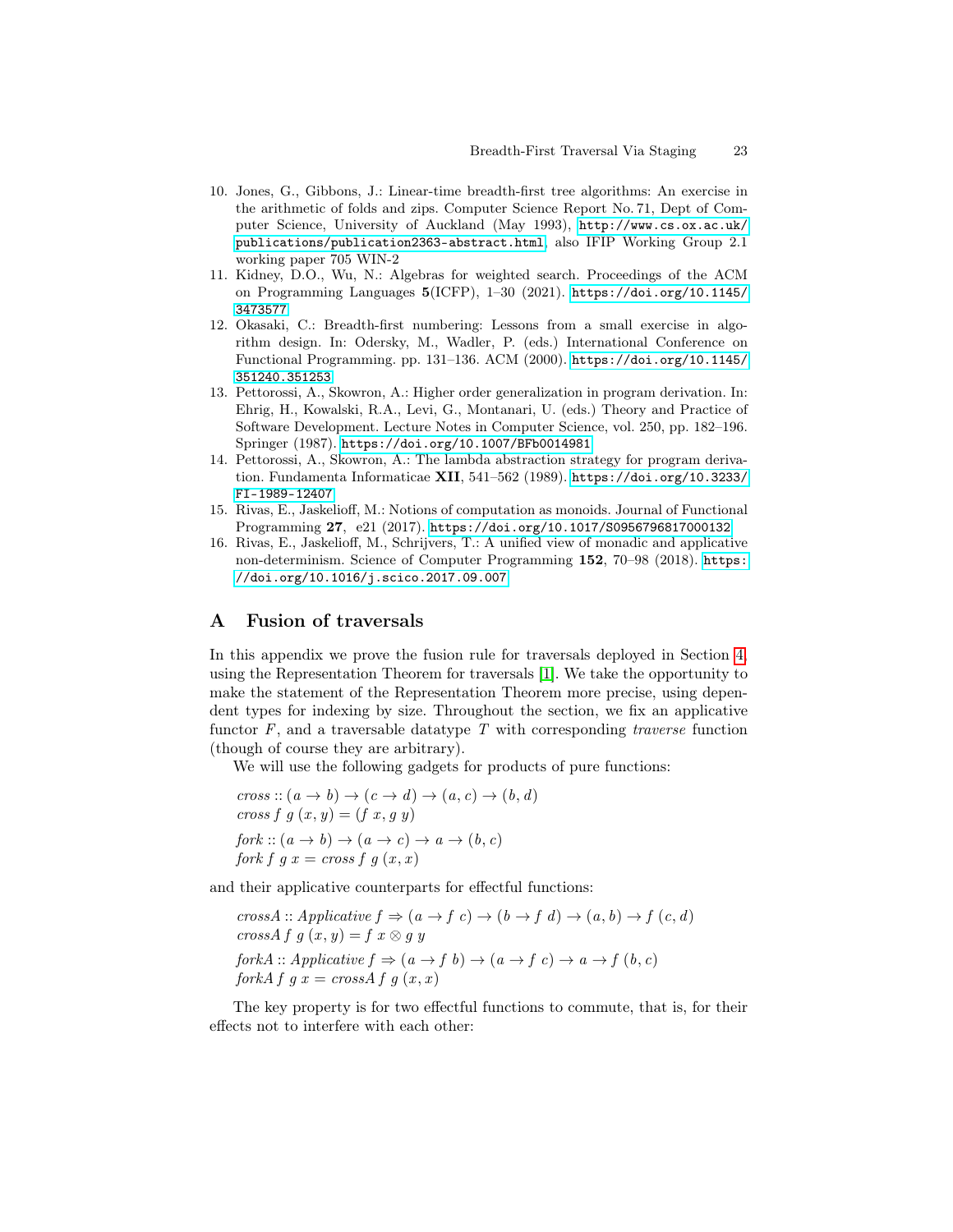**Definition 1.** Given  $f: A \to F B$  and  $g: C \to F D$ , say "f commutes with g" if

<span id="page-23-0"></span> $g \ y \otimes f \ x = \text{fmap twist} (f \ x \otimes g \ y)$ 

for all  $x :: A, y :: C$ .

Now for two consecutive traversals of the same data structure, if the two bodies commute with each other, then the two traversals can be fused into one:

**Theorem 2 (Fusion rule for traversals).** If  $f : A \rightarrow F B$  commutes with  $g: A \to F \; C$ , then

forkA (traverse f) (traverse  $q$ ) = fmap unzip  $\circ$  traverse (forkA f g)

The rest of this appendix proves Theorem [2.](#page-23-0)

#### A.1 Length-indexed vectors

We can make the statement of the Representation Theorem more precise than was possible in Haskell at the time the theorem was published [\[1\]](#page-21-4), by using dependent types to be explicit about the size of a data structure. But the results still hold without the size indexing.

The traditional datatype definition of Peano naturals

data  $Nat = Z \mid S \ Nat$ 

introduces a new type Nat with new value inhabitants  $Z, S, N$ ; but it also introduces a new kind Nat with new type inhabitants  $Z, S, N$ . For example, here is a new type Four of kind Nat, serving as a type-level representation of the number four:

type  $Four = S(S(S(S Z)))$ 

We can use these type-level numbers to specify the size of a data structure. Here are length-indexed vectors:

data  $Vec:: Nat \rightarrow * \rightarrow * where$  $VNil \ :: \ Vec \ Z \ a$  $VCons :: (a, Vec n a) \rightarrow Vec (S n) a$ 

(the uncurried VCons is for later convenience). Vectors are of course traversable, as lists are:

instance  $Traversable$  (Vec n) where  $traverse f$   $VNil$   $= pure$   $VNil$ traverse f (VCons  $(x, xs)$ ) = fmap VCons (f  $x \otimes$  traverse f xs)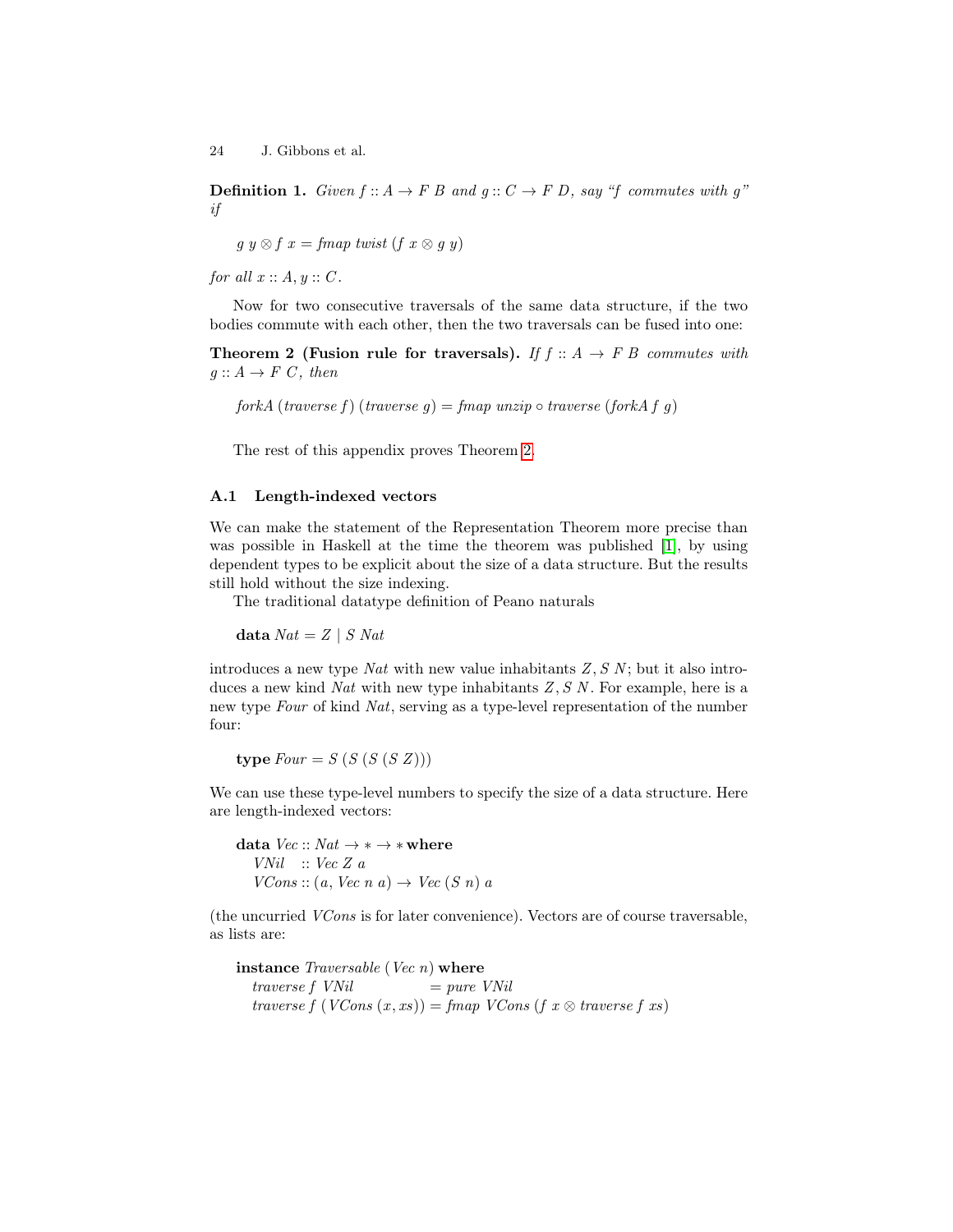### A.2 Size-indexed trees

In the same way, we can define size-indexed trees and forests:

data  $TreeI :: Nat \rightarrow * \rightarrow * \text{where}$  $NodeI :: (a, ForestI \ n \ a) \rightarrow TreeI \ (S \ n) \ a$ data  $ForestI :: Nat \rightarrow * \rightarrow * where$ FNil :: ForestI Z a  $FCons :: (TreeI \ m \ a, ForestI \ n \ a) \rightarrow ForestI (Plus \ m \ n) \ a$ 

Naturally, the size of a non-empty forest  $FCons(t, ts)$  is the sum of the sizes of t and ts, so we need type-level addition:

type family  $Plus (n :: Nat) (m :: Nat) :: Nat)$ type instance Plus  $Z \qquad n = n$ type instance  $Plus(S m) n = S(Plus m n)$ 

And of course, trees are traversable too—in various ways. Here is the definition of depth-first traversal:

instance  $Traversable$  (TreeI n) where traverse f (NodeI  $(x, ts)$ ) = fmap NodeI (f  $x \otimes$  traverseF f ts) where traverseF :: Applicative  $f \Rightarrow (a \rightarrow f b) \rightarrow ForestI$  n  $a \rightarrow f (ForestI$  n b) traverseF f FNil  $= pure\ FNil$ traverseF f  $(FCons(t, ts)) = fmap FCons$  (traverse f t  $\otimes$  traverseF f ts)

### A.3 Make functions

Definition 3. Define

type Make t n  $a = Vec n a \rightarrow t n a$ 

Then, for a given size-indexed traversable datatype T with corresponding traversal function traverse, a make function for  $T$  is a polymorphic function

make :: Make T n a

that constructs a data structure from its contents, preserving those contents:

 $contents \circ make = contents$ 

Here, contents returns the contents of a data structure as a list, in their order of traversal:

contents :: Traversable  $t \Rightarrow t \ a \rightarrow [a]$ contents = getConst  $\circ$  traverse  $(\lambda x \rightarrow Const [x])$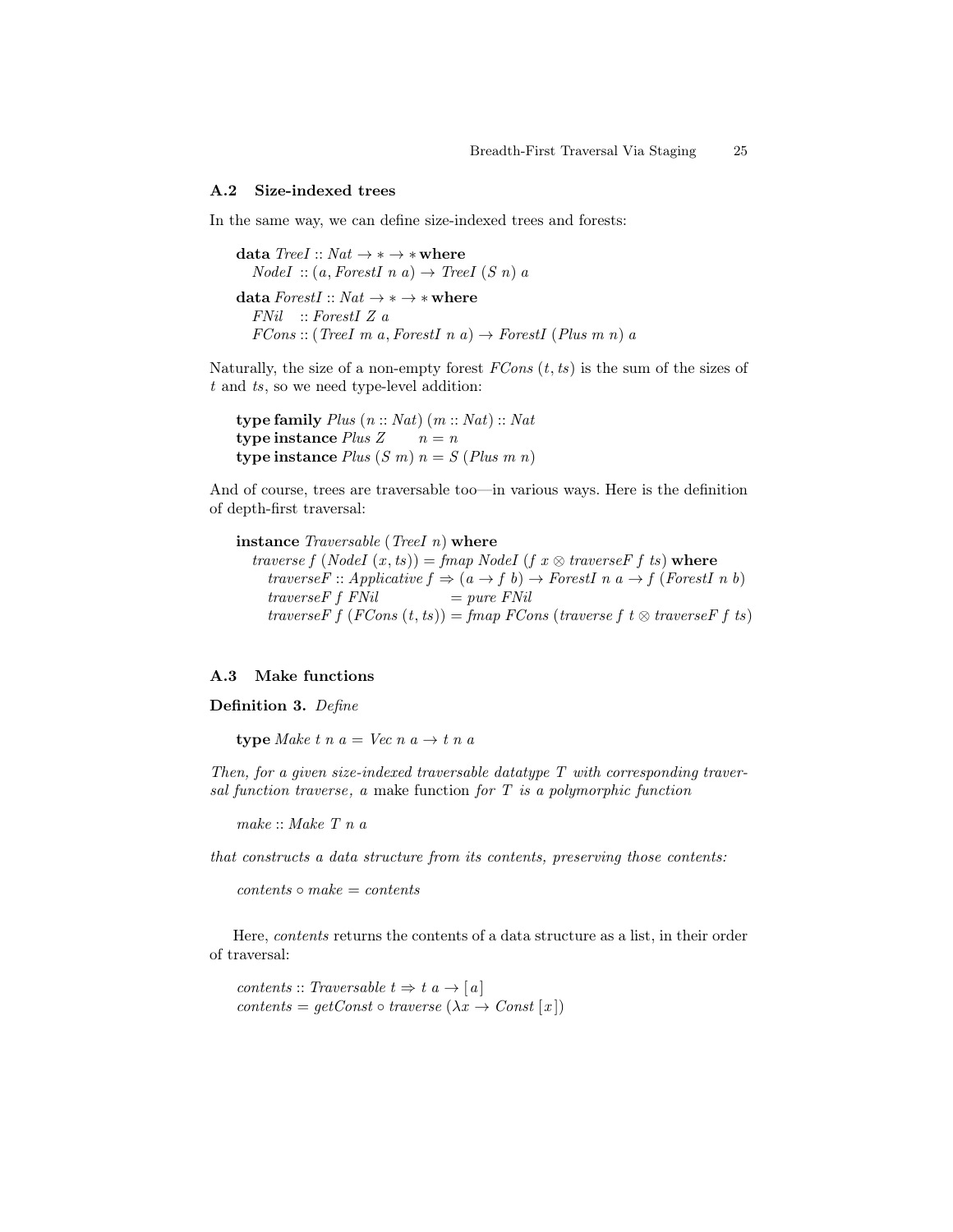#### A.4 Representation Theorem

Note that what constitutes a make function for  $T$  depends on the corresponding traverse function, and in particular depends on the traversal order chosen for T. For example, given that we have defined traversal of trees to be depth-first, here is a make function of arity four for trees:

makeDF :: Make TreeI Four a  $makeDF (VCons (w, (VCons (x, VCons (y, VCons (z, VNil))))))$  $NodeI(w, FCons (NodeI(x, FCons (NodeI(y, FNil), FNil)),$  $FCons (NodeI (z, FNil), FNil))$ 

Diagrammatically,

$$
\langle w, x, y, z \rangle \quad \leadsto \quad w \longrightarrow x \longrightarrow y
$$

If we had defined traversal for trees instead to be breadth-first, this would not be a valid make function, because it would not preserve the order of elements.

The key insight is: for a given size-indexed traversable datatype and given definition of traversal, there is a unique corresponding make function, which uniquely relates data structures to the underlying vector of their contents, and traversal on the datatype to traversal on the underlying vector.

<span id="page-25-0"></span>Theorem 4 (Representation Theorem). For size-indexed traversable type T and data structure  $t :: T N A$ , there exists a unique make function  $m :: (\forall a$ . Make T N a) and unique  $xs::$  Vec N A such that  $t = m xs$  and contents  $t =$ contents xs. Moreover, for any  $f :: B \rightarrow F C$  and  $ys :: Vec N B$ ,

traverse f  $(m \text{ vs}) = \text{fmap } m \text{ (traverse } f \text{ vs)}$ 

where the traverse on the right-hand side is on vectors.

The earlier statement and proof of this theorem [\[1\]](#page-21-4) was rigorous but not formal, relying on ellipsis ("make  $x_1 \ldots x_n$ ") for referring to the arity; we have made it more formal by using size-indexed datatypes. But the adapted proof is essentially the same, so we do not repeat it here.

#### A.5 Commutativity

Obviously, the notion of "commuting with" is symmetric, because twist is an involution. Moreover, pairing preserves commutability:

**Lemma 5.** If f commutes with g and with h, then f commutes with crossA g h.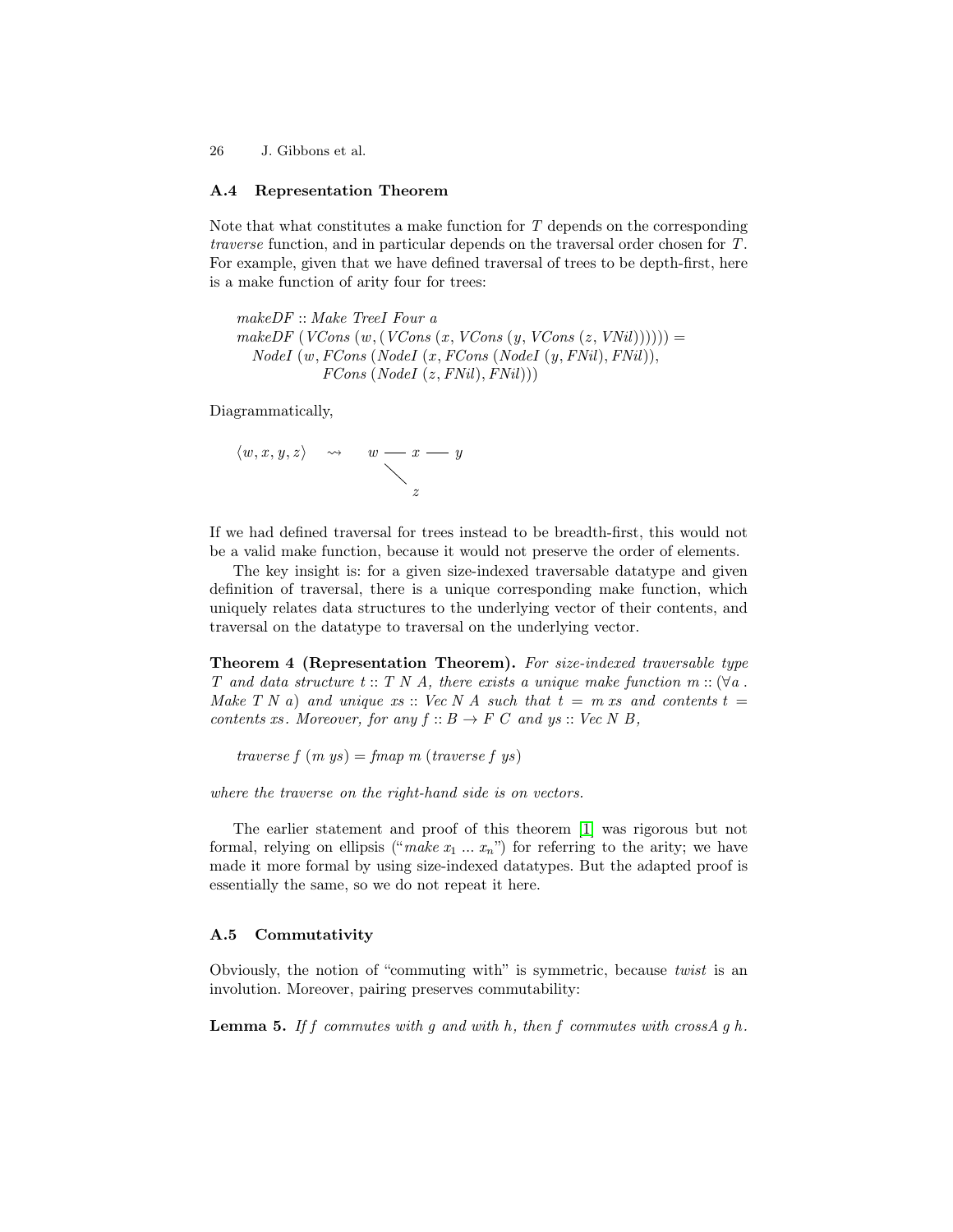Proof. We have:

crossA q h  $(y, z) \otimes f x$  $= \{ crossA \}$  $(g y \otimes h z) \otimes f x$ = { associativity } fmap assoc (g y  $\otimes$  (h z  $\otimes$  f x))  $= \{ f$  commutes with  $h \}$ fmap assoc (g y  $\otimes$  (fmap twist (f x  $\otimes$  h z))) = { naturality of ⊗ } fmap assoc (fmap (cross id twist) (g y  $\otimes$  (f  $x \otimes h z$ )))  $= \{$  associativity  $\}$ fmap assoc (fmap (cross id twist) (fmap assoc<sup>-1</sup> ((g y  $\otimes$  f x)  $\otimes$  h z)))  $= \{$  assoc  $\circ$  cross id twist  $\circ$  assoc<sup>-1</sup> = twist  $\circ$  assoc<sup>-1</sup>  $\circ$  cross twist id } fmap twist (fmap assoc<sup>-1</sup> (fmap (cross twist id) ((g y  $\otimes f$  x)  $\otimes$  h z)))  $= \{$  naturality of  $\otimes \}$ fmap twist (fmap assoc<sup>-1</sup> (fmap twist  $(g y \otimes f x) \otimes h z)$ )  $= \{ f$  commutes with  $g \}$ fmap twist (fmap assoc<sup>-1</sup> ((f x ⊗ g y) ⊗ h z))  $= \{$  associativity  $\}$ fmap twist  $(f x \otimes (g y \otimes h z))$  $= \{forkA \}$ fmap twist (f  $x \otimes crossA$  g h  $(y, z)$ )

(The step in the middle

assoc ∘ cross id twist ∘ assoc<sup>-1</sup> = twist ∘ assoc<sup>-1</sup> ∘ cross twist id

holds because both are the unique total function of type  $((a, c), b) \rightarrow ((a, b), c)$ . This proof would perhaps be clearer with appropriate string diagrams.)

Then traversal preserves commutability too:

**Lemma 6.** If f commutes with q, then also traverse f commutes with q (and f commutes with traverse g, by symmetry of commutability).

*Proof.* We prove that if f commutes with  $q$  then

 $g \ y \otimes \text{traverse } f \ \text{xs} = \text{fmap twist (traverse } f \ \text{xs} \otimes g \ \text{y})$ 

for  $xs::Vec N A, y::B, f::A \rightarrow F C, g::B \rightarrow F D$ , by induction on N. For the base case, we have:

 $g \, y \otimes \text{traverse } f \, \text{VNil}$ = { definition of traverse on Vec }  $g \, y \otimes pure$  VNil  $= \{$  applicative interchange law: us  $\otimes$  pure  $v = \text{fmap}(v, v)$  us  $\}$  $fmap($ , VNil $)$  $(g y)$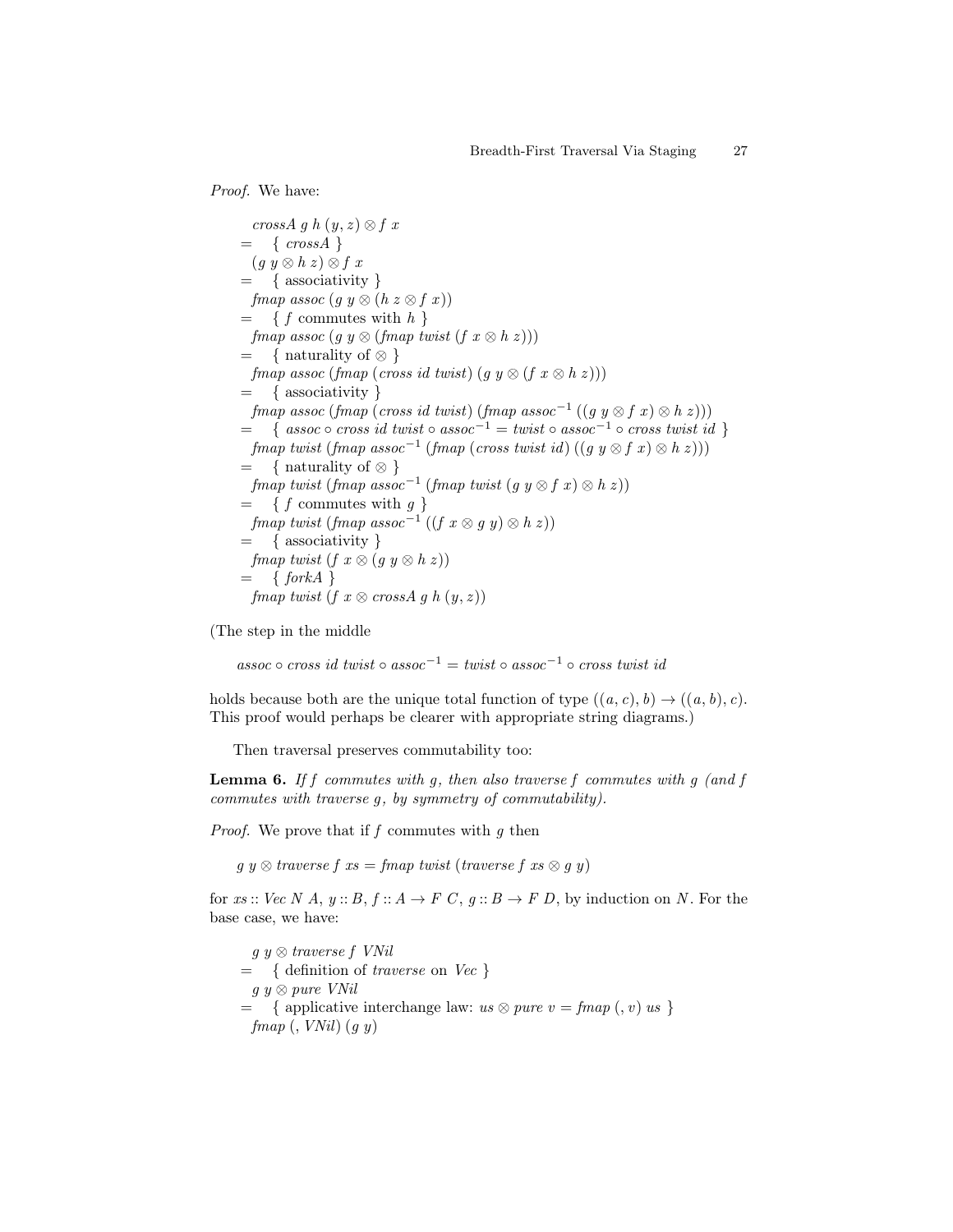$=$  { twist }  $fmap twist(fmap(VNil,)(gy))$  $= \{ \text{fmap}(u, v) = pure \ u \otimes vs \ \}$ fmap twist (pure VNil  $\otimes$  g y) = { definition of traverse on Vec } fmap twist (traverse f VNil  $\otimes$  g y)

and for the inductive step:

 $g \ y \otimes \text{traverse } f \ (VCons \ (x, xs))$ = { definition of traverse on Vec }  $g \ y \otimes (fmap VCons (f x \otimes traverse f xs))$ = { naturality of ⊗ } fmap (cross id VCons) (g y  $\otimes$  (f x  $\otimes$  traverse f xs))  $= \{ f \text{ and (by induction)} traverse f \text{ commute with } g \}$ fmap (cross id VCons  $\circ$  twist) ((f x  $\otimes$  traverse f xs)  $\otimes$  g y)  $= \{ \text{ cross and twist } \}$ fmap (twist  $\circ$  cross VCons id) ((f x  $\otimes$  traverse f xs)  $\otimes$  q y)  $= \{$  naturality of  $\otimes \}$ fmap twist (fmap  $VCons$  (f  $x \otimes traverse f$   $xs) \otimes g$   $y)$ = { definition of traverse on Vec } fmap twist (traverse f (VCons  $(x, xs)$ ) ⊗ g y)

<span id="page-27-0"></span>Therefore, two traversals with bodies that commute will fuse:

**Lemma 7.** If f commutes with g, then traverse f fuses with traverse g on vectors:

forkA (traverse f) (traverse g)  $xs = \text{fmap}$  unzip (traverse (forkA f g) xs)

for all  $xs :: Vec N A$ .

*Proof.* Proof by induction on  $N$ . For the base case:

 $forkA (traverse f) (traverse g)$  VNil  $= \{$  definition of  $forkA \}$ traverse f VNil ⊗ traverse g VNil  $= \{$  definition of *traverse* on  $Vec$ } pure VNil ⊗ pure VNil = { applicative law } pure (VNil, VNil)  $= \{$  definition of unzip  $\}$ pure (unzip VNil)  $= \{$  naturality of pure  $\}$ fmap unzip (pure VNil) = { definition of traverse on Vec } fmap unzip (traverse (forkA f g) VNil)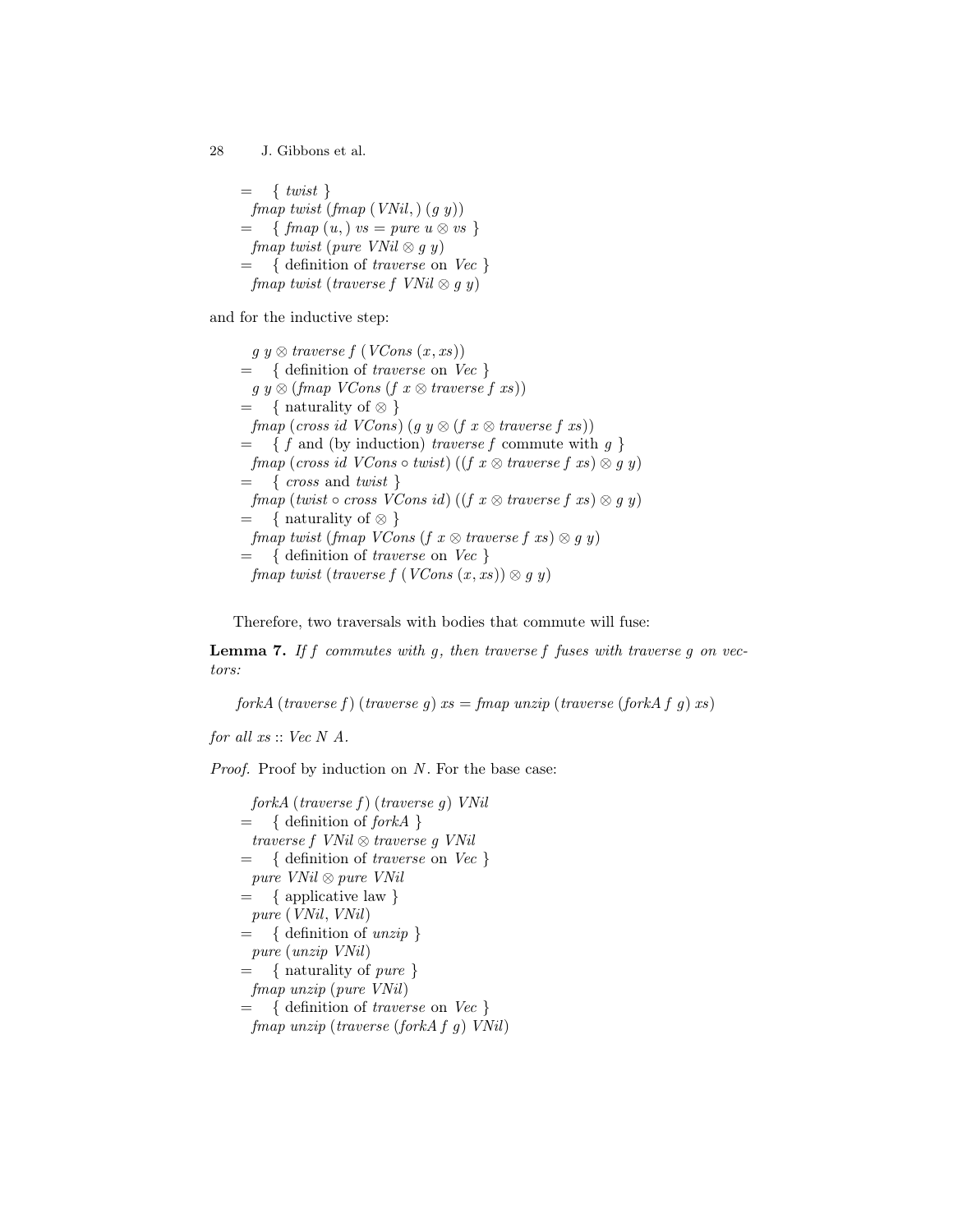For the inductive step, we use some abbreviations:

```
assoc4 :: (a, ((b, c), d)) \rightarrow ((a, b), (c, d))assoc4 = assoc \circ cross \, id \, assoc^{-1}unassoc4::((a, b), (c, d)) \rightarrow (a, ((b, c), d))unassoc4 = \text{cross} id assoc ∘ assoc<sup>-1</sup>
twist4 :: (a, ((b, c), d)) \rightarrow (a, ((c, b), d))twist4 = cross id (cross twist id)
exch(4: ((a, b), (c, d)) \rightarrow ((a, c), (b, d))exch\omega = assoc\omega \circ twist\omega \circ unassoc\omega
```
Then:

forkA (traverse f) (traverse  $g$ ) (VCons  $(x, xs)$ )  $= \{$  definition of *forkA*  $\}$ traverse  $f (VCons (x, xs)) \otimes traverse g (VCons (x, xs))$ = { definition of traverse on Vec } fmap VCons (f  $x \otimes$  traverse f  $xs$ )  $\otimes$  fmap VCons (g  $x \otimes$  traverse g  $xs$ )  $= \{$  naturality of  $\otimes \}$ fmap (cross VCons VCons)  $((f x \otimes \text{traverse } f x s) \otimes (g x \otimes \text{traverse } g x s))$ = { associativity, twice }  $fmap (cross VCons VCons \circ assoc4)$  $(f x \otimes ((traverse f xs \otimes g x) \otimes traverse g xs))$  $= \{ f$  commutes with g, so *traverse f* commutes with g  $\}$  $fmap\ (cross\ VCons\ VCons\circ assoc4 \circ twist4)$  $(f x \otimes ((g x \otimes \text{traverse } f x s) \otimes \text{traverse } g x s))$ { associativity, twice }  $fmap$  (cross VCons VCons  $\circ$  assoc $4 \circ twist4 \circ unassoc4$ )  $((f x \otimes g x) \otimes (traverse f xs \otimes traverse g xs))$  $= \{ \operatorname{exch}\nolimits_4 \}$  $fmap$  (cross VCons VCons  $\circ$  exch $\downarrow$ )  $((f x \otimes g x) \otimes (traverse f xs \otimes traverse g xs))$  $= \{$  definition of *forkA*, induction  $\}$  $fmap (cross VCons VCons \circ exch4)$  $(forkA f g x \otimes fmap unzip (traverse (forkA f g) xs))$  $\{$  naturality of  $\otimes \}$  $fmap$  (cross VCons VCons  $\circ$  exch $\downarrow$   $\circ$  cross id unzip)  $(forkA f g x \otimes traverse (forkA f g) xs)$  $= \{ \text{unzip (see below)} \}$ fmap (unzip  $\circ$  VCons) (forkA f g x  $\otimes$  traverse (forkA f g) xs) = { definition of traverse on Vec }  $fmap\;unzip\;(traverse\; (forkAf\;g)\; (VCons\; (x, xs)))$ 

The penultimate step